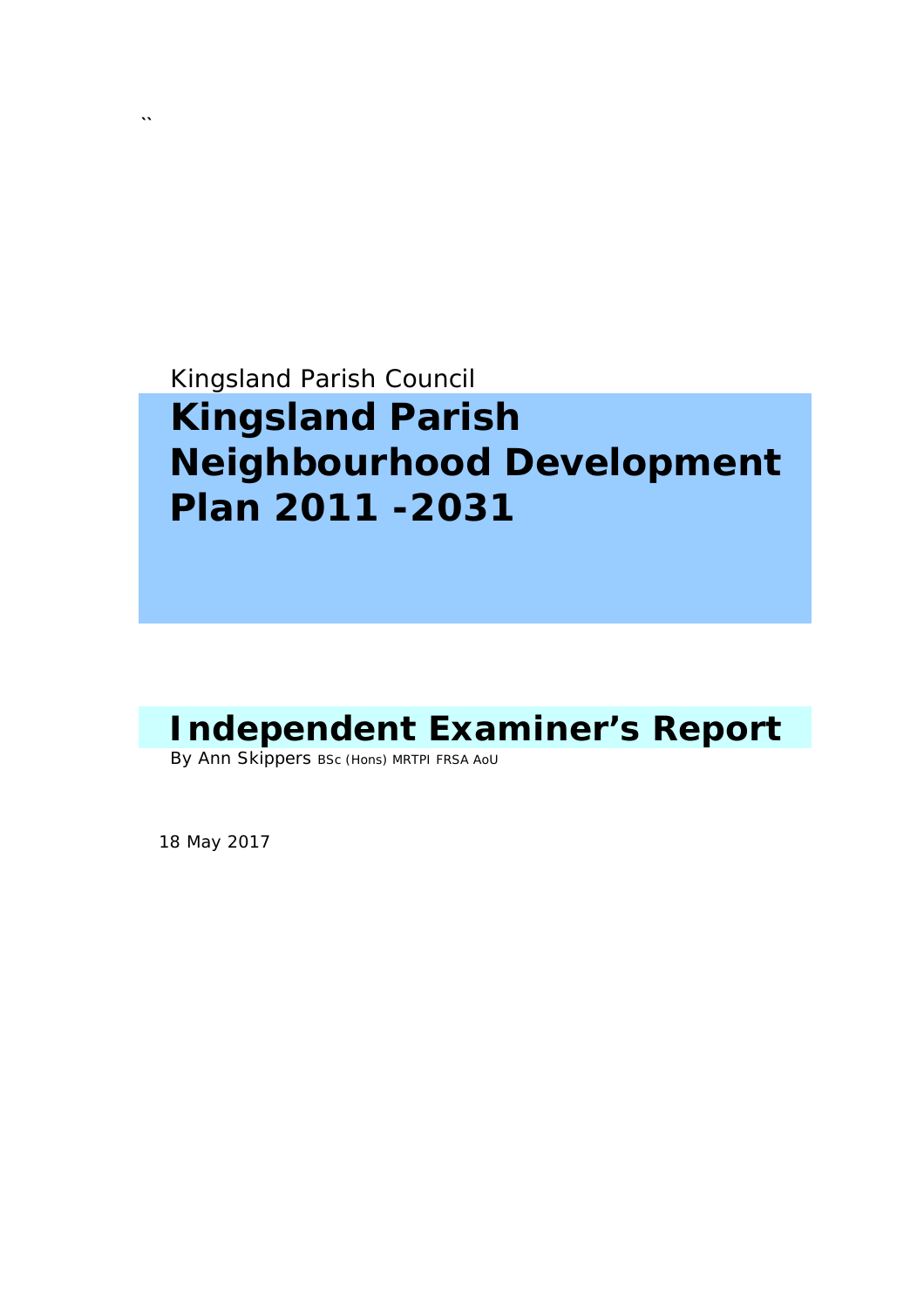#### **Contents**

|     | <b>Summary</b>                                                                              | 3  |
|-----|---------------------------------------------------------------------------------------------|----|
| 1.0 | Introduction                                                                                | 4  |
| 2.0 | The role of the independent examiner                                                        | 4  |
| 3.0 | Neighbourhood plan preparation and the examination process                                  | 6  |
| 4.0 | Compliance with matters other than the basic conditions                                     | 7  |
| 5.0 | The basic conditions                                                                        | 8  |
|     | National policy and advice                                                                  | 8  |
|     | Sustainable development                                                                     | 9  |
|     | The development plan                                                                        | 9  |
|     | European Union (EU) obligations                                                             | 10 |
|     | <b>Strategic Environmental Assessment</b>                                                   | 10 |
|     | <b>Habitats Regulations Assessment</b>                                                      | 11 |
|     | European Convention on Human Rights (ECHR)                                                  | 12 |
| 6.0 | Detailed comments on the Plan and its policies                                              | 12 |
|     | Policy KNDP 1 Promoting a Sustainable Community                                             | 13 |
|     | Policy KNDP 2 Development Strategy<br>$\overline{\phantom{a}}$                              | 14 |
|     | Policy KNDP 3 Sustainable Design<br>$\overline{\phantom{a}}$                                | 15 |
|     | Policy KNDP 4 Retaining the Rural Character of Kingsland Parish<br>$\overline{\phantom{a}}$ | 16 |
|     | Policy KNDP 5 Protecting Kingsland's Heritage Assets                                        | 16 |
|     | Policy KNDP 6 Retaining the Character of the Conservation Area and                          |    |
|     | Kingsland Village                                                                           | 17 |
|     | Policy KNDP 7 Addressing Flood Risk<br>$\overline{\phantom{a}}$                             | 19 |
|     | Policy KNDP 8 Highways and Transport Infrastructure                                         | 19 |
|     | Policy KNDP 9 Kingsland Sewage Treatment Works<br>$\overline{\phantom{a}}$                  | 20 |
|     | Policy KNDP 10 Community Renewal Energy<br>$\qquad \qquad \blacksquare$                     | 20 |
|     | Policy KNDP 11 Infrastructure for Broadband<br>$\overline{\phantom{a}}$                     | 20 |
|     | Policy KNDP 12 Protection and Enhancement of Services and Facilities                        |    |
|     | for the Community                                                                           | 21 |
|     | Policy KNDP 13 Open Space and Play Areas<br>$\qquad \qquad \blacksquare$                    | 21 |
|     | Policy KNDP 14 New Homes in Kingsland Village<br>$\overline{\phantom{a}}$                   | 24 |
|     | Policy KNDP 15 New Homes in Shirlheath<br>$\overline{\phantom{a}}$                          | 25 |
|     | Policy KNDP 16 New Homes in Cobnash                                                         | 25 |
|     | <b>Policy KNDP 17 Supporting Local Business</b><br>$\overline{\phantom{a}}$                 | 26 |
|     | Policy KNDP 18 Agriculture, Forestry and Rural Enterprise<br>$\overline{\phantom{a}}$       | 26 |
| 7.0 | <b>Conclusions and recommendations</b>                                                      | 28 |
|     | <b>Appendix 1 List of key documents</b>                                                     | 30 |
|     | <b>Appendix 2 Questions of clarification</b>                                                | 31 |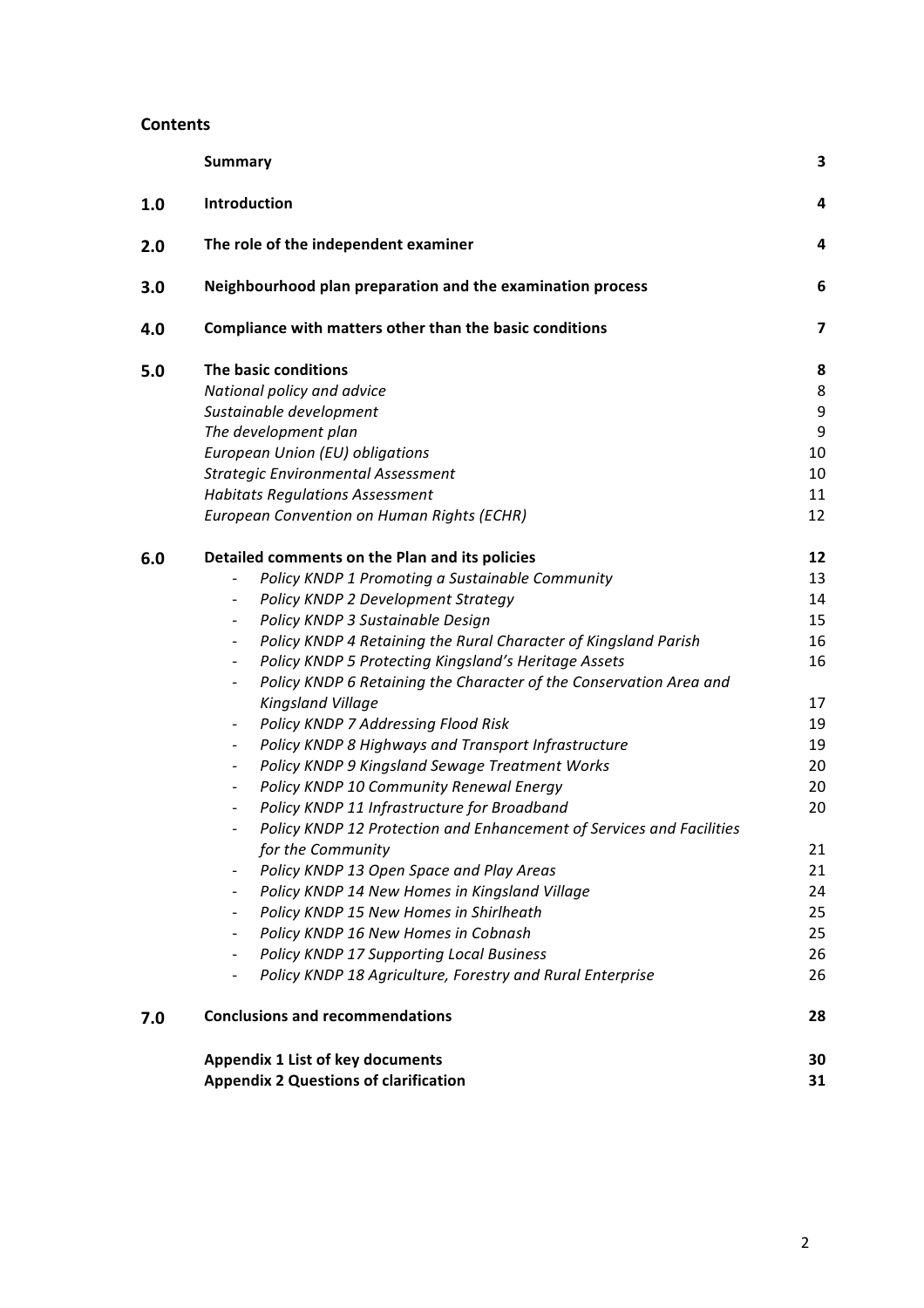#### **Summary**

I have been appointed as the independent examiner of the Kingsland Parish Neighbourhood Development Plan.

The Plan proposes a range of policies for the Parish including the designation of Local Green Spaces, the definition of settlement boundaries, heritage, community facilities and business. Many of the policies are long and complex, but try to address the concerns of the community, the importance of matching infrastructure with development and the need for development that will respect the very special characteristics of this rural area and its heritage.

I requested a great deal of information from the Parish Council and Herefordshire Council to assist me with the examination. I am grateful to both bodies for their attention to this and for enabling the examination to run smoothly.

I have recommended a series of modifications which by and large are to improve clarity of the policies and their accompanying justification to help ensure that the Plan is a workable document that provides a practical framework for decision making.

Subject to those modifications, I have concluded that the Plan does meet the basic conditions and all the other requirements I am obliged to examine. I am therefore pleased to recommend to Herefordshire Council that the Kingsland Neighbourhood Development Plan can go forward to a referendum.

In considering whether the referendum area should be extended beyond the Neighbourhood Plan area I see no reason to alter or extend this area for the purpose of holding a referendum.

 Ann Skippers MRTPI Ann Skippers Planning May 2017

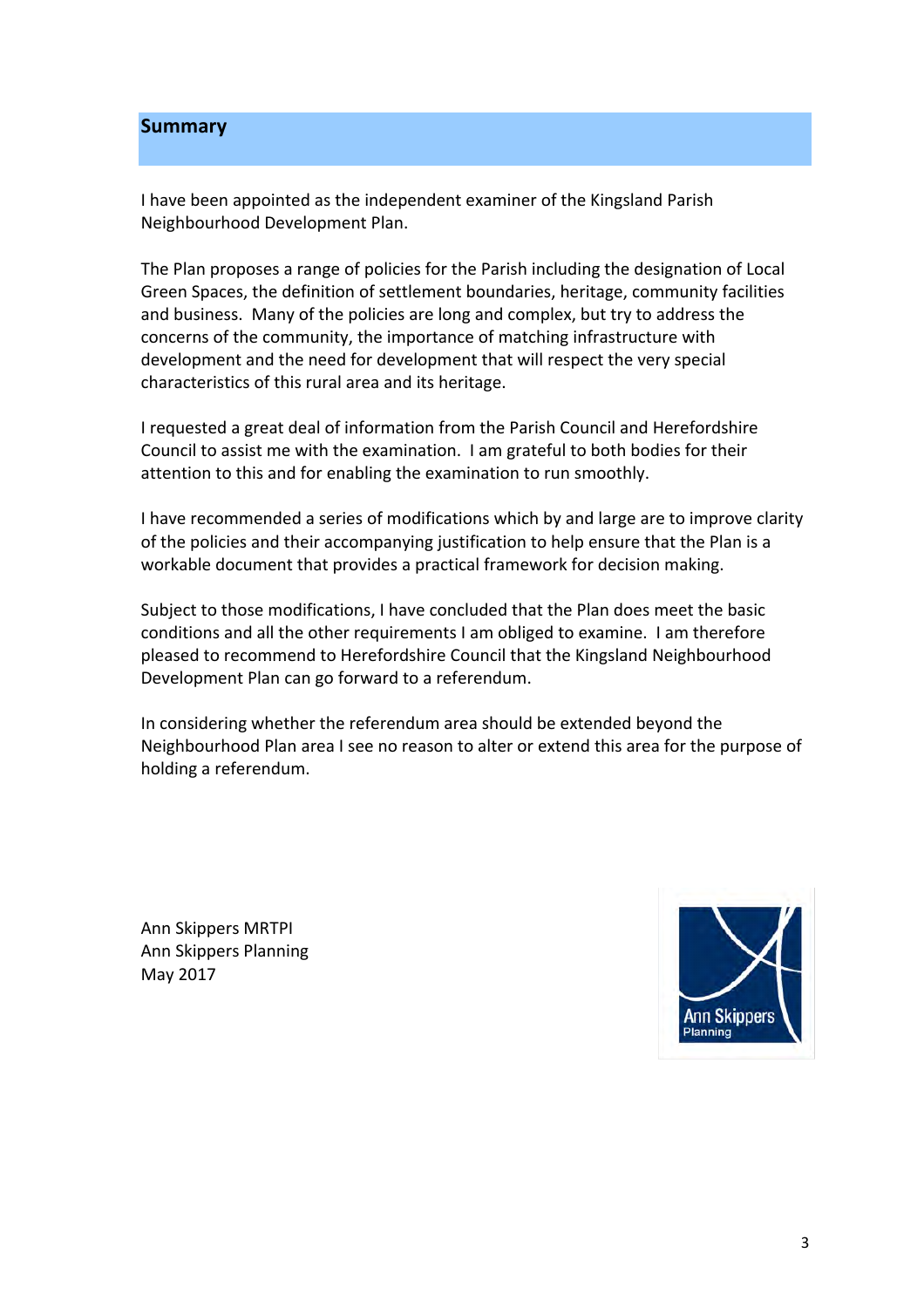## **1.0 Introduction**

This is the report of the independent examiner into the Kingsland Parish Neighbourhood Development Plan (the Plan) Resubmission Draft dated July 2016.

The Localism Act 2011 provides a welcome opportunity for communities to shape the future of the places where they live and work and to deliver the sustainable development they need. One way of achieving this is through the production of a neighbourhood plan.

I have been appointed by Herefordshire Council (HC) with the agreement of Kingsland Parish Council, to undertake this independent examination. I have been appointed through the Neighbourhood Planning Independent Examiner Referral Service (NPIERS).

I am independent of the qualifying body and the local authority. I have no interest in any land that may be affected by the Plan. I am a chartered town planner with over twenty-five years experience in planning and have worked in the public, private and academic sectors and am an experienced examiner of neighbourhood plans. I therefore have the appropriate qualifications and experience to carry out this independent examination.

## **2.0** The role of the independent examiner

 

The examiner must assess whether a neighbourhood plan meets the basic conditions and other matters set out in paragraph 8 of Schedule 4B of the Town and Country Planning Act 1990 (as amended).

The examiner is required to check<sup>1</sup> whether the neighbourhood plan:

- **E** Has been prepared and submitted for examination by a qualifying body
- " Has been prepared for an area that has been properly designated for such plan preparation
- " Meets the requirements to i) specify the period to which it has effect; ii) not include provision about excluded development; and iii) not relate to more than one neighbourhood area and that
- Its policies relate to the development and use of land for a designated neighbourhood area.

 $^1$  Set out in sections 38A and 38B of the Planning and Compulsory Purchase Act 2004 as amended by the Localism Act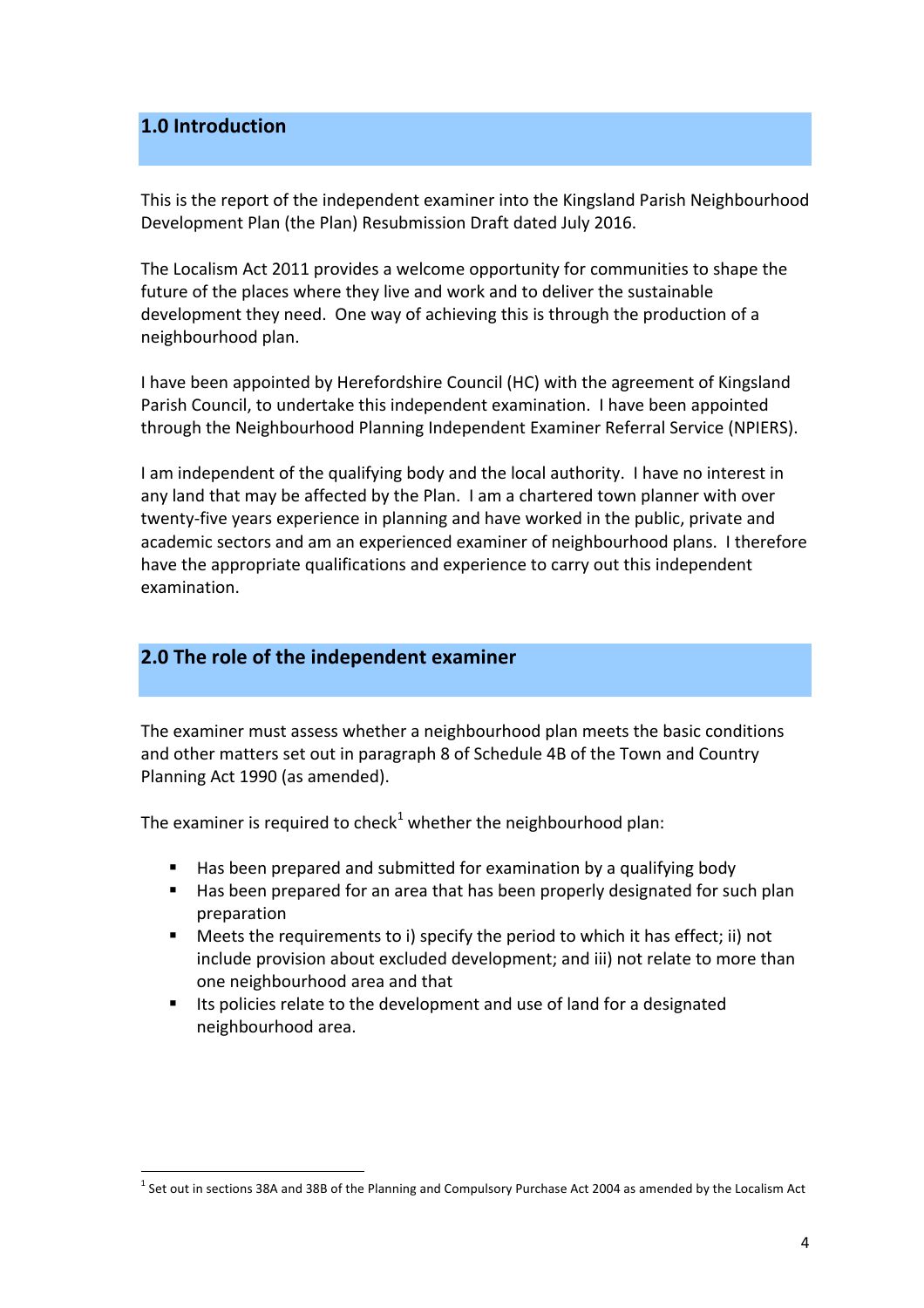The basic conditions<sup>2</sup> are:

- **E** Having regard to national policies and advice contained in guidance issued by the Secretary of State, it is appropriate to make the neighbourhood plan
- " The making of the neighbourhood plan contributes to the achievement of sustainable development
- **The making of the neighbourhood plan is in general conformity with the** strategic policies contained in the development plan for the area
- **The making of the neighbourhood plan does not breach, and is otherwise**  compatible with, European Union (EU) obligations
- " Prescribed conditions are met in relation to the neighbourhood plan and prescribed matters have been complied with in connection with the proposal for the neighbourhood plan.

 Regulations 32 and 33 of the Neighbourhood Planning (General) Regulations 2012 (as amended) set out two additional basic conditions to those set out in primary legislation and referred to in the paragraph above. Only one is applicable to neighbourhood plans and is:

" The making of the neighbourhood plan is not likely to have a significant effect on a European site<sup>3</sup> or a European offshore marine site<sup>4</sup> either alone or in combination with other plans or projects.

I must also consider whether the draft neighbourhood plan is compatible with Convention rights.<sup>5</sup>

The examiner must then make one of the following recommendations:

- " The neighbourhood plan can proceed to a referendum on the basis it meets all the necessary legal requirements
- " The neighbourhood plan can proceed to a referendum subject to modifications or
- " The neighbourhood plan should not proceed to a referendum on the basis it does not meet the necessary legal requirements.

If the plan can proceed to a referendum with or without modifications, the examiner must also consider whether the referendum area should be extended beyond the neighbourhood plan area to which it relates.

 If the plan goes forward to referendum and more than 50% of those voting vote in favour of the plan then it is made by the relevant local authority, in this case Herefordshire Council. The plan then becomes part of the 'development plan' for the

 out in paragraph 8 (2) of Schedule 4B of the Town and Country Planning Act 1990 (as

<sup>&</sup>lt;sup>3</sup> As defined in the Conservation of Habitats and Species Regulations 2012

<sup>&</sup>lt;sup>4</sup> As defined in the Offshore Marine Conservation (Natural Habitats, &c.) Regulations 2007

<sup>&</sup>lt;sup>2</sup> Set out in paragraph 8 (2) of Schedule 4B of the Town and Country Planning Act 1990 (as amended)<br><sup>3</sup> As defined in the Conservation of Habitats and Species Regulations 2012<br><sup>4</sup> As defined in the Offshore Marine Conser Rights Act 1998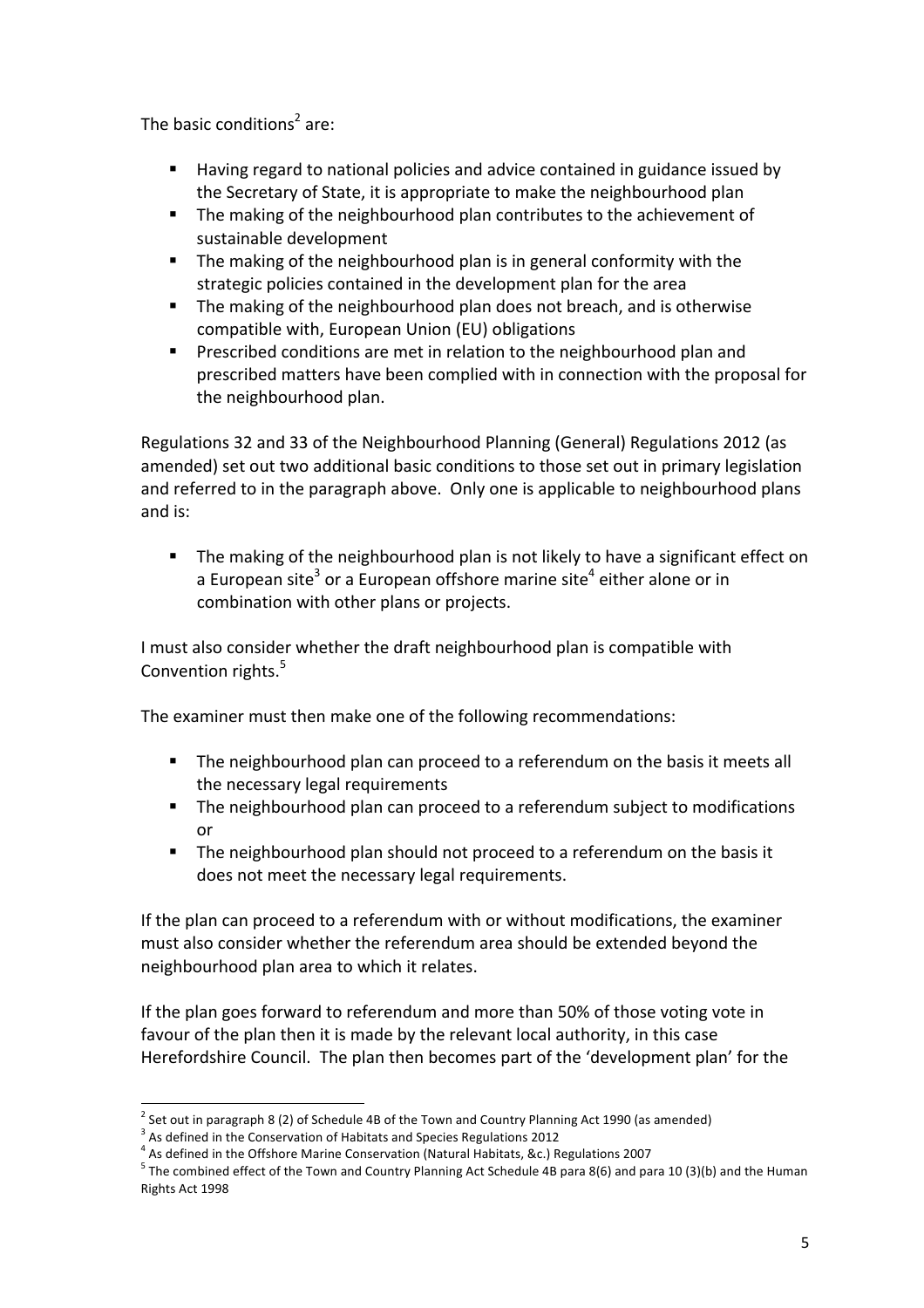area and a statutory consideration in guiding future development and in the determination of planning applications within the plan area.

## **3.0 Neighbourhood plan preparation and the examination process**

A Consultation Statement has been submitted which meets the requirements of Regulation 15(2) of the Neighbourhood Planning (General) Regulations 2012.

Work on the Plan has been underpinned by a Parish Plan prepared in 2012 - 2013. Indeed when work commenced on the Parish Plan, the public consultation and engagement programme were deliberately coordinated and this gave the Plan what is described in the Consultation Statement as a "consultation head-start".

As well as informal consultations and meetings including a two day consultation event, a survey of over 50 questions was conducted in 2013 and over 50% of Kingsland Parish residents responded; a high rate to achieve and one that others can aspire to. The Parish Plan was adopted in September 2013.

 Community events held in 2014 added to, and supported, the findings from work on the Parish Plan. These included a weekend public consultation event and a business consultation event both held in June 2014.

 Parish walks took place to allow committee members to familiarise themselves with the areas under discussion.

Pre-submission (Regulation 14) consultation took place between 17 December 2014 - 10 February 2015. The consultation was publicised through the parish newsletter sent to every house, a website, Facebook and Twitter and both paper and electronic versions were available. Stakeholders were notified by email or post.

 Following changes to the then emerging Core Strategy, an additional consultation in relation to Shirlheath and Cobnash took place on two days in September 2015 and included the presentation of options. Following this stage the inclusion of settlement boundaries for these two settlements were agreed and were included in the submission version of the Plan.

I consider that the consultation and engagement carried out is satisfactory.

Submission (Regulation 16) consultation was carried out between 17 November 2015 - 4 January 2016. This Plan was withdrawn on 8 July 2016.

The Plan was resubmitted on 6 July 2016 and a second period of Regulation 16 consultation carried out between 11 July - 22 August 2016.

The Regulation 16 stage attracted a number of representations which I have considered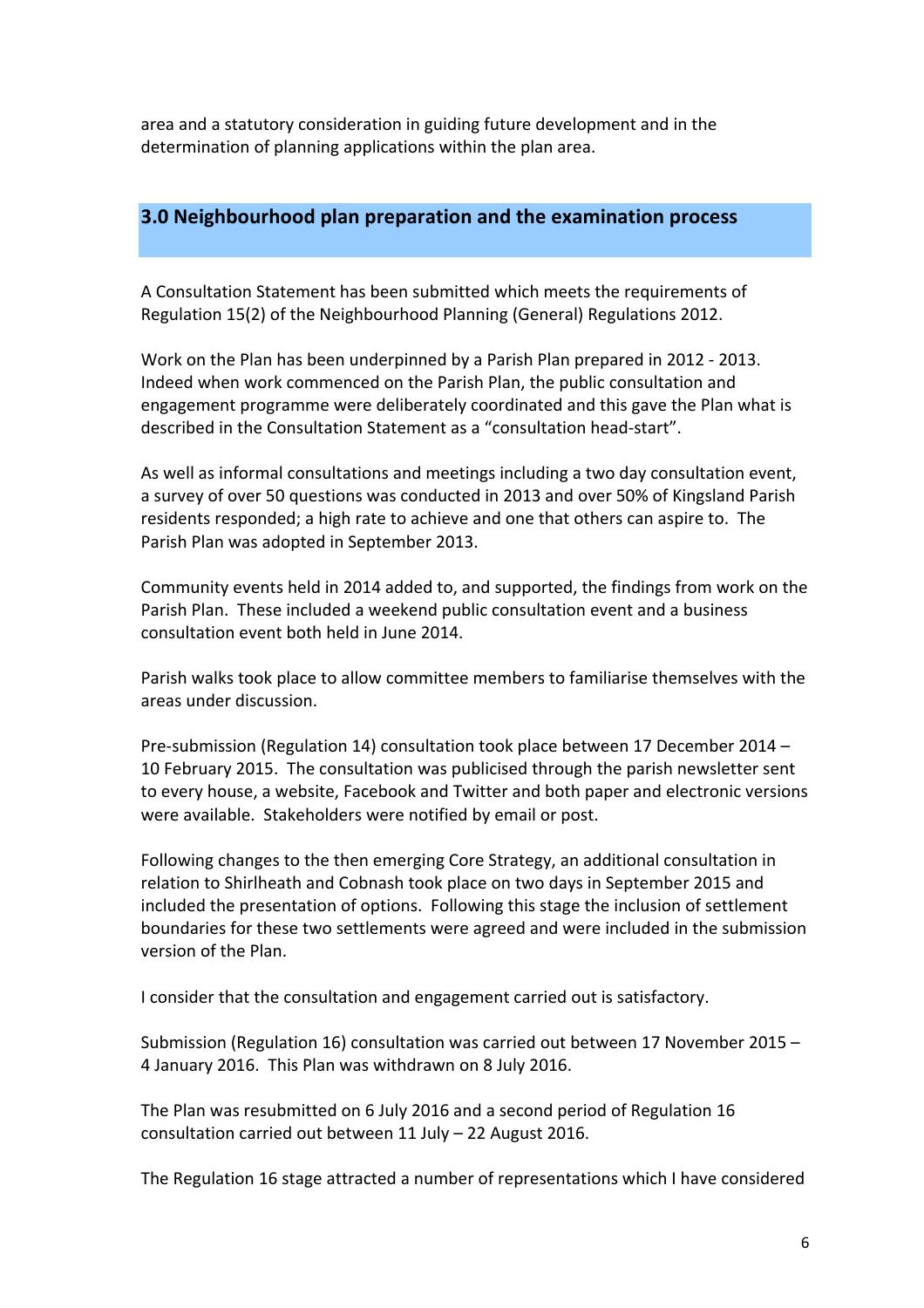and taken into account in preparing my report.

I have set out my remit earlier in this report. It is useful to bear in mind that the examiner's role is limited to testing whether or not the submitted neighbourhood plan meets the basic conditions and other matters set out in paragraph 8 of Schedule 4B to the Town and Country Planning Act 1990 (as amended).<sup>6</sup> PPG confirms that the examiner is not testing the soundness of a neighbourhood plan or examining other material considerations.<sup>7</sup> Where I find that policies do meet the basic conditions, it is not necessary for me to consider if further additions or amendments are required.

PPG explains<sup>8</sup> the general rule of thumb is that the examination will take the form of written representations, $9$  but there are two circumstances when an examiner may consider it necessary to hold a hearing. These are where the examiner considers that it is necessary to ensure adequate examination of an issue or to ensure a person has a fair chance to put a case. After careful consideration of all the documentation and representations, I decided that neither circumstance applied and therefore it was not necessary to hold a hearing.

I made an unaccompanied site visit to the neighbourhood plan area on 4 March 2017.

Where I recommend modifications in this report they appear as bullet points in **bold** text. Where I have suggested specific changes to the wording of the policies they appear in **bold italics**.

## **4.0 Compliance with matters other than the basic conditions**

I now check the various matters set out in section 2.0 of this report.

#### **Qualifying body**

 Kingsland Parish Council is the qualifying body able to lead preparation of a neighbourhood plan. This requirement is satisfactorily met.

#### **Plan area**

The Plan area is coterminous with the Parish administrative boundary. Herefordshire Council approved the designation of the area on 15 August 2013. The Plan relates to this area and does not relate to more than one neighbourhood area and therefore complies with these requirements. The Plan area is clearly shown on page 7 of the Plan.

 <sup>6</sup> PPG para 055 ref id 41-055-20140306<br><sup>7</sup> Ibid

<sup>&</sup>lt;sup>8</sup> *Ibid* para 056 ref id 41-056-20140306<br><sup>9</sup> Schedule 4B (9) of the Town and Country Planning Act 1990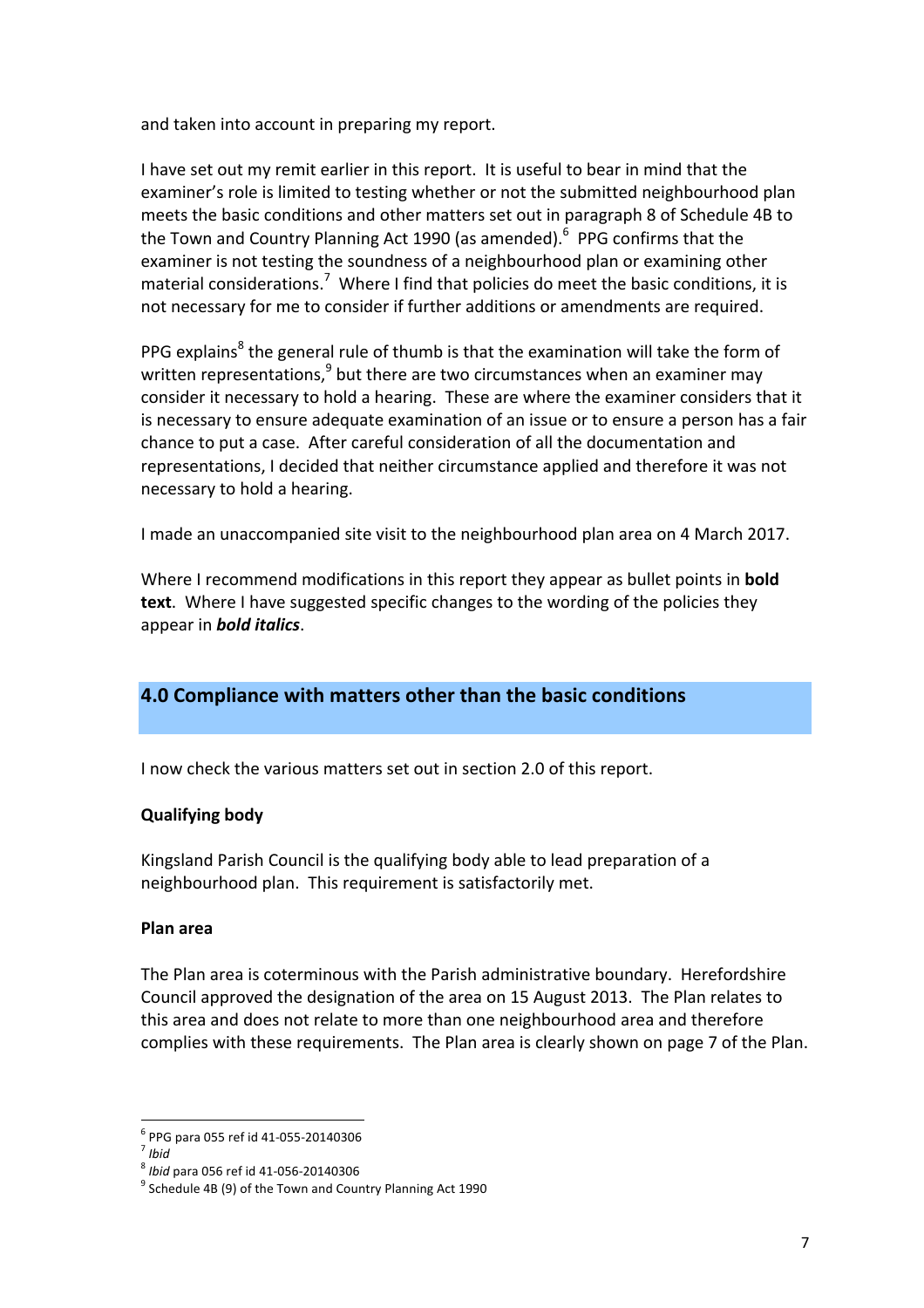#### **Plan period**

 The Plan covers the period 2011 – 2031.

#### **Excluded development**

The Plan does not include policies that relate to any of the categories of excluded development and therefore meets this requirement.

#### **Development and use of land**

Policies in neighbourhood plans must relate to the development and use of land. Sometimes neighbourhood plans contain aspirational policies or projects that signal the community's priorities for the future of their local area, but are not related to the development and use of land. If I consider a policy or proposal to fall within this category, I will make recommendations to ensure that there is clear differentiation between the aspirations and the planning policies. This is because wider community aspirations than those relating to development and use of land can be included in a neighbourhood plan, but actions dealing with non-land use matters should be clearly identifiable.<sup>10</sup> Subject to any such recommendations, this requirement can be satisfactorily met.

## **5.0 The basic conditions**

#### **Regard to national policy and advice**

The main document that sets out national planning policy is the National Planning Policy Framework (NPPF) published in 2012. In particular it explains that the application of the presumption in favour of sustainable development will mean that neighbourhood plans should support the strategic development needs set out in Local Plans, plan positively to support local development, shaping and directing development that is outside the strategic elements of the Local Plan and identify opportunities to use Neighbourhood Development Orders to enable developments that are consistent with the neighbourhood plan to proceed. $^{11}$ 

The NPPF also makes it clear that neighbourhood plans should be aligned with the strategic needs and priorities of the wider local area. In other words neighbourhood plans must be in general conformity with the strategic policies of the Local Plan. They cannot promote less development than that set out in the Local Plan or undermine its strategic policies.<sup>12</sup>

 <sup>10</sup> PPG para 004 ref id 41-004-20140306<br><sup>11</sup> NPPF paras 14, 16<br><sup>12</sup> *Ibid* para 184

 $11$  NPPF paras 14, 16

 $12$  Ibid para 184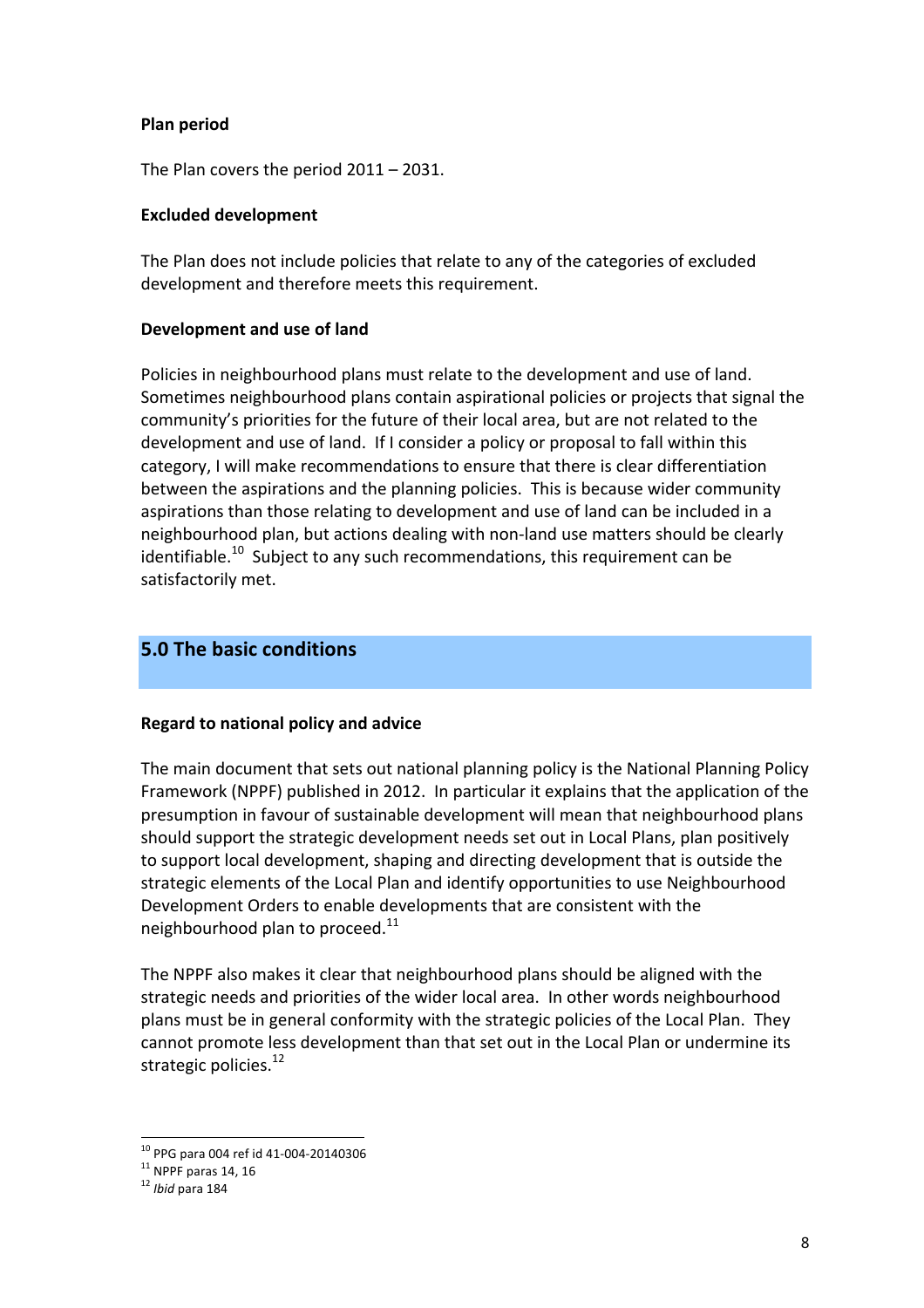On 6 March 2014, the Government published a suite of planning guidance referred to as Planning Practice Guidance (PPG). This is an online resource available at planningguidance.communities.gov.uk. The planning guidance contains a wealth of information relating to neighbourhood planning and I have had regard to this in preparing this report.

The NPPF indicates that plans should provide a practical framework within which decisions on planning applications can be made with a high degree of predictability and efficiency.<sup>13</sup>

PPG indicates that a policy should be clear and unambiguous<sup>14</sup> to enable a decision maker to apply it consistently and with confidence when determining planning applications. The guidance advises that policies should be concise, precise and supported by appropriate evidence, reflecting and responding to both the context and the characteristics of the area.<sup>15</sup>

PPG states there is no 'tick box' list of evidence required, but proportionate, robust evidence should support the choices made and the approach taken.<sup>16</sup> It continues that the evidence should be drawn upon to explain succinctly the intention and rationale of the policies. $^{17}$ 

The Basic Conditions Statement (BCS) sets out how the Plan has responded to national policy and guidance.

#### **Contribute to the achievement of sustainable development**

A qualifying body must demonstrate how the making of a neighbourhood plan would contribute to the achievement of sustainable development. The NPPF as a whole<sup>18</sup> constitutes the Government's view of what sustainable development means in practice for planning. The Framework explains that there are three dimensions to sustainable development: economic, social and environmental.<sup>19</sup>

The BCS contains a section that explains how the Plan will contribute to the achievement of sustainable development by bringing together the key aspects of the NPPF, Core Strategy policies and the approach of the Plan and its policies.

#### General conformity with the strategic policies in the development plan

The development plan consists of the Core Strategy  $2011 - 2031$  (CS) which was adopted on 16 October 2015 and various other documents including the saved policies

 

 $15$  Ibid

 $16$  Ibid para 040 ref id 41-040-20160211

<sup>&</sup>lt;sup>13</sup> NPPF para 17<br><sup>14</sup> PPG para 041 ref id 41-041-20140306<br><sup>15</sup> Ibid<br><sup>17</sup> Ibid<br><sup>17</sup> Ibid<br><sup>18</sup> NPPF para 6 which indicates paras 18 – 219 of the Framework constitute the Government's view of what sustainable development means in practice<br><sup>19</sup> *Ibid* para 7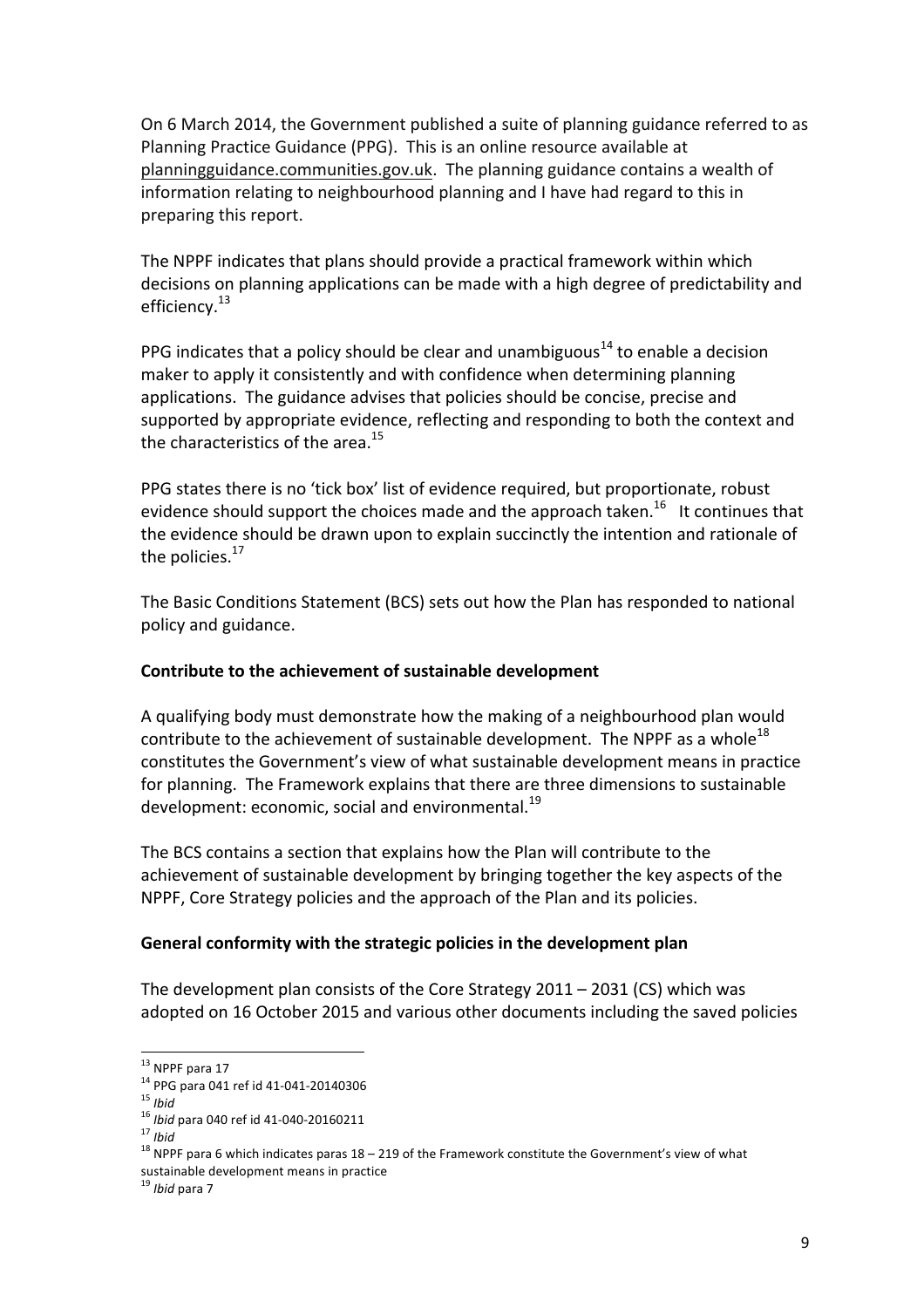of the Unitary Development Plan (UDP) (found in Appendix 1 of the CS). The most relevant document to this examination is the CS and I have taken all its policies to be 'strategic'.

The BCS contains a table that lists the Plan's policies with a helpful commentary about how the Plan generally conforms to the relevant policies of the CS.

#### **European Union Obligations**

A neighbourhood plan must be compatible with European Union (EU) obligations, as incorporated into United Kingdom law, in order to be legally compliant. A number of EU obligations may be of relevance including Directives 2001/42/EC (Strategic Environmental Assessment), 2011/92/EU (Environmental Impact Assessment), 92/43/EEC (Habitats), 2009/147/EC (Wild Birds), 2008/98/EC (Waste), 2008/50/EC (Air Quality) and 2000/60/EC (Water).

PPG indicates that it is the responsibility of local planning authorities to ensure that the Plan is compatible with EU obligations (including obligations under the Strategic Environmental Assessment Directive) when it takes the decision on a) whether the Plan should proceed to referendum and b) whether or not to make the Plan.<sup>20</sup>

#### **Strategic Environmental Assessment**

Directive 2001/42/EC on the assessment of the effects of certain plans and programmes on the environment is relevant. Its purpose is to provide a high level of protection of the environment by incorporating environmental considerations into the process of preparing plans and programmes. This Directive is commonly referred to as the Strategic Environment Assessment (SEA) Directive. The Directive is transposed into UK law through the Environmental Assessment of Plans and Programmes Regulations 2004.

An Environmental Report (ER) dated July 2016 has been submitted as an earlier screening opinion of 10 July 2013 concluded that a SEA would be required. The Parish falls within the catchment for the River Lugg, which is a European site; the River Wye Special Area of Conservation (SAC). The Plan area is also within 10km of the Downton Gorge SAC.

The ER confirms that a Scoping Report dated October 2014 was prepared and sent to the statutory consultees from 8 September - 13 October 2014. Responses were received from Natural England and Historic England.

A draft ER of November 2014 underwent a period of consultation between 17 December 2014 - 10 February 2015 alongside the pre-submission version of the Plan. No responses were received from the statutory consultees.

  $^{20}$  PPG para 031 ref id 11-031-20150209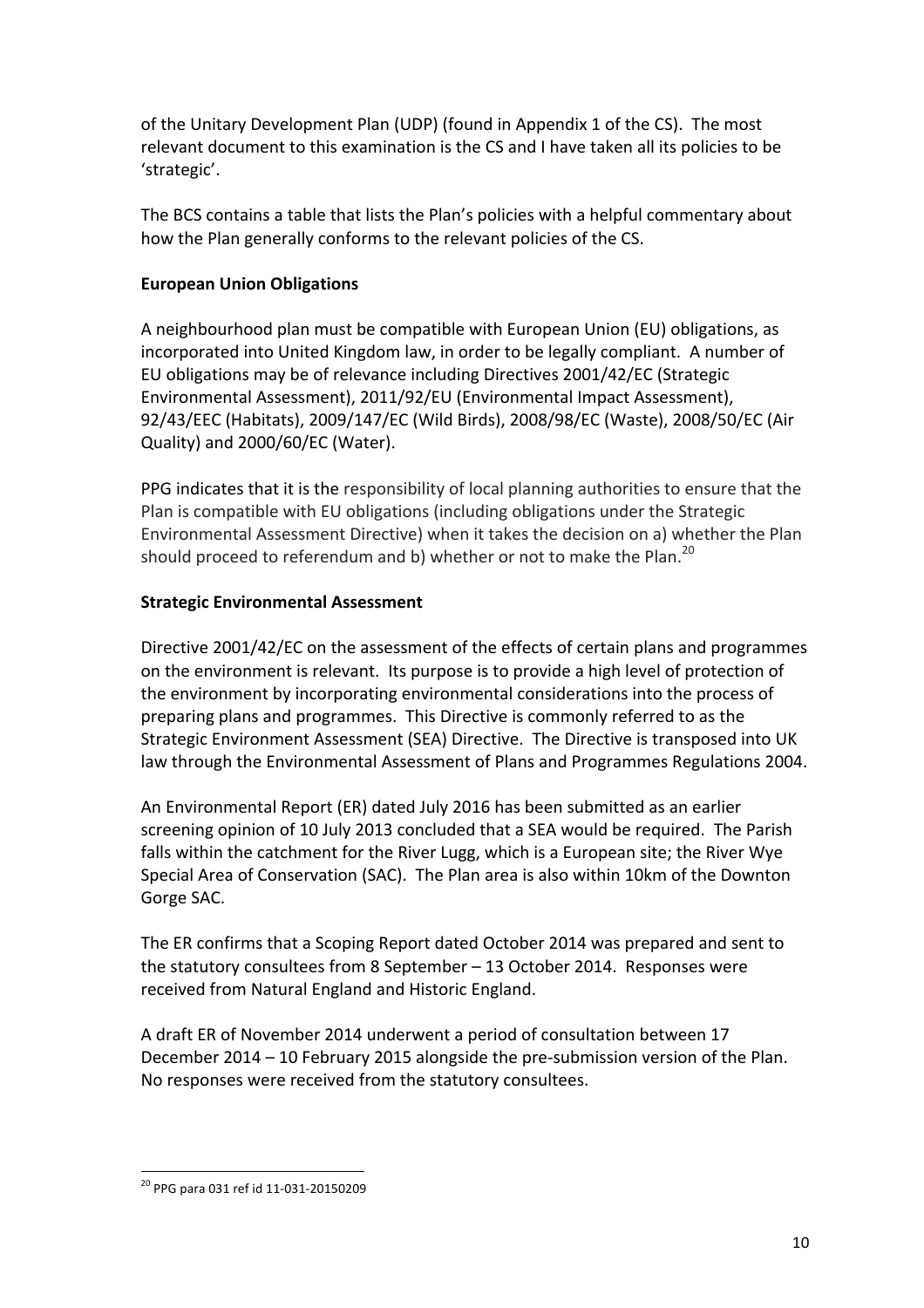The ER of October 2015 was published for consultation alongside the first submission version of the Plan between 17 November 2015 - 4 January 2016. The only statutory consultee to respond was Natural England confirming that they concurred with the conclusions of the ER. $^{21}$ 

The ER of July 2016 was published for consultation alongside the second submission version of the Plan between 11 July - 22 August 2016.

 HC will monitor the outcomes from the Plan's policies.

The ER deals with the issues appropriately for the content and level of detail in the Plan. Whilst an appraisal of options is included in this version of the ER, the explanation as to what those options are is only contained in the draft ER of November 2014. For completeness this section in that earlier iteration of the ER (Appendix 5) should be incorporated into the final ER.

PPG advice confirms that the SEA does not have to be done in any more detail or using more resources than is considered to be appropriate for the content and level of detail in the Plan.<sup>22</sup> In my view, it has been prepared in accordance with Regulation 12 of the Environmental Assessment of Plans and Programmes Regulations 2004 when read alongside the previous iterations of the ER. Therefore EU obligations in respect of SEA have been satisfied.

#### **Habitats Regulations Assessment**

 Directive 92/43/EEC on the conservation of natural habitats, commonly referred to as the Habitats Directive, is also of relevance to this examination. A Habitats Regulations Assessment (HRA) identified whether a plan is likely to have a significant effect on a European site, either alone or in combination with other plans or projects.<sup>23</sup> The assessment determines whether significant effects on a European site can be ruled out on the basis of objective information.

An initial screening assessment in July 2013 found that a full HRA screening would be required.

A HRA Screening Assessment was prepared in November 2014. The document concludes that the Plan will not have a likely significant effect on the River Wye SAC or the Downton Gorge SAC. 

 An Addendum dated October 2015 considered whether the conclusions of the earlier assessment were affected by amendments to the Plan. The document concludes, in line with the earlier assessment, that the Plan will not have a likely significant effect on the

 

<sup>&</sup>lt;sup>21</sup> Representation from Natural England of 4 January 2016<br><sup>22</sup> PPG para 030 ref id 11-030-20150209<br><sup>23</sup> *Ibid* para 047 ref id 11-047-20150209

<sup>&</sup>lt;sup>22</sup> PPG para 030 ref id 11-030-20150209

 $^{23}$  Ibid para 047 ref id 11-047-20150209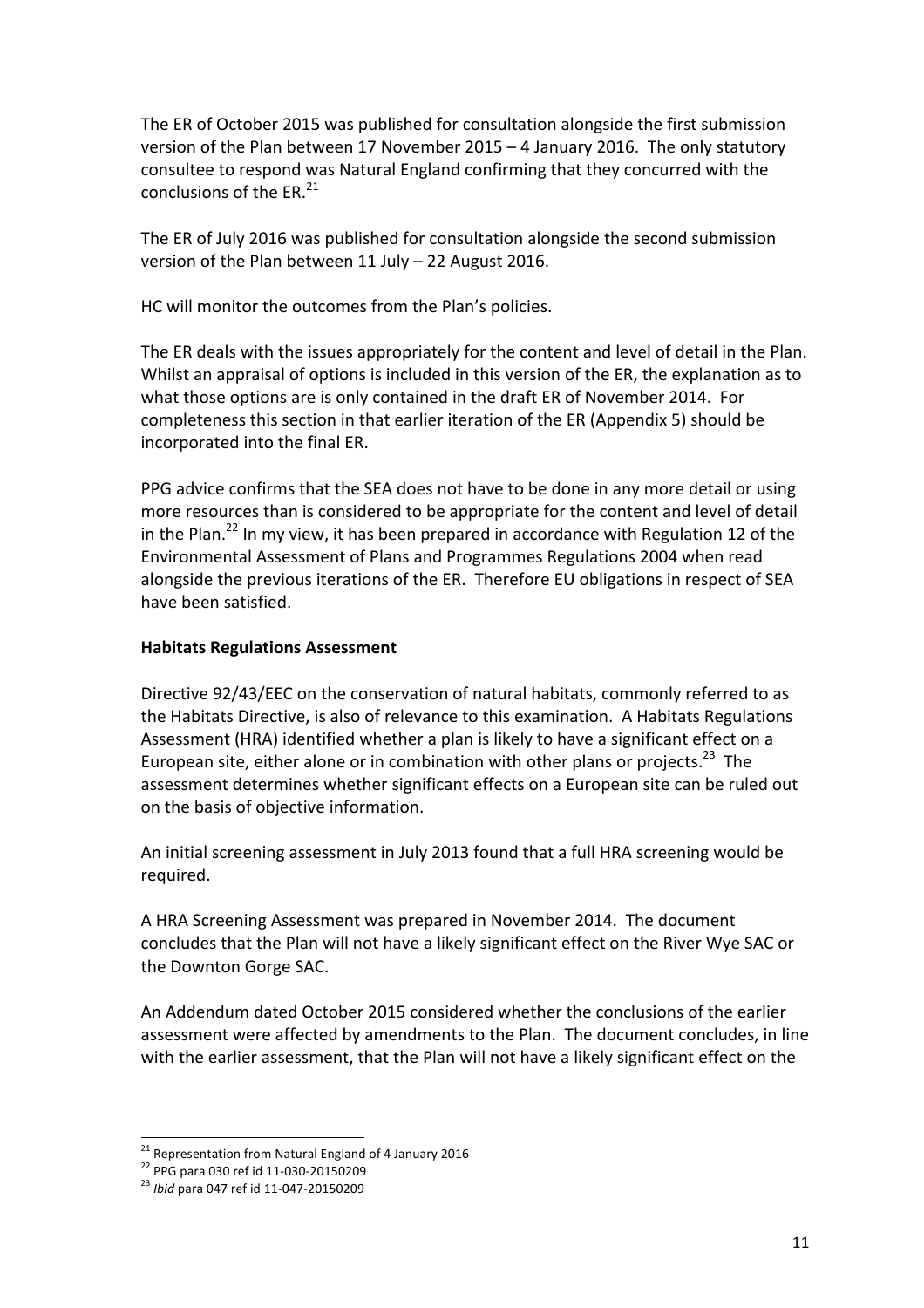River Wye SAC or the Downton Gorge SAC. Natural England<sup>24</sup> confirmed their agreement with the conclusion of the HRA and this addendum.

A 2nd Addendum dated July 2016 considered whether the conclusions of the earlier assessment were affected by amendments to the Plan. The document concludes, in line with the earlier assessments, that the Plan will not have a likely significant effect on the River Wye or the Downton Gorge SACs. 

 Regulation 32 of the Neighbourhood Planning (General) Regulations 2012 (as amended) sets out a further basic condition in addition to those set out in primary legislation as detailed in section 2.0 of this report. In my view, requirements relating to Habitats Regulations Assessment have been met and the Plan complies with this basic condition.

#### **European Convention on Human Rights (ECHR)**

The BCS contains a short statement on human rights. There is nothing in the Plan that leads me to conclude there is any breach of the fundamental rights and freedoms guaranteed under the ECHR or that the Plan is otherwise incompatible with it or does not comply with the Human Rights Act 1998.

## **6.0 Detailed comments on the Plan and its policies**

In this section I consider the Plan and its policies against the basic conditions. As a reminder, where modifications are recommended they appear in **bold text**. Where I have suggested specific changes to the wording of the policies or new wording these appear in **bold italics**.

The Plan is generally presented well with a helpful contents page. Policies are clearly differentiated and photographs throughout the document add to its local flavour. The Plan would benefit from some minor editorial changes such as the removal of exclamation marks, clearly a quirk of the presentation process, but these are matters easily resolved at the final stages of drafting.

#### **Summary of Kingsland Neighbourhood Development Plan**

This is a clearly worded section. It refers on two occasions to the Plan becoming part of the "Local PLan' for Herefordshire if made. The correct terminology is the "Development Plan'. Subject to a modification to address this in the interests of accuracy, this section is a succinct and helpful introduction to the Plan.

 $\blacksquare$  Replace the words "Local Plan for Herefordshire" in the first and fourth  **paragraphs on page 3 of the Plan with "***Development* **Plan for Herefordshire"**

  $24$  Representation from Natural England of 4 January 2016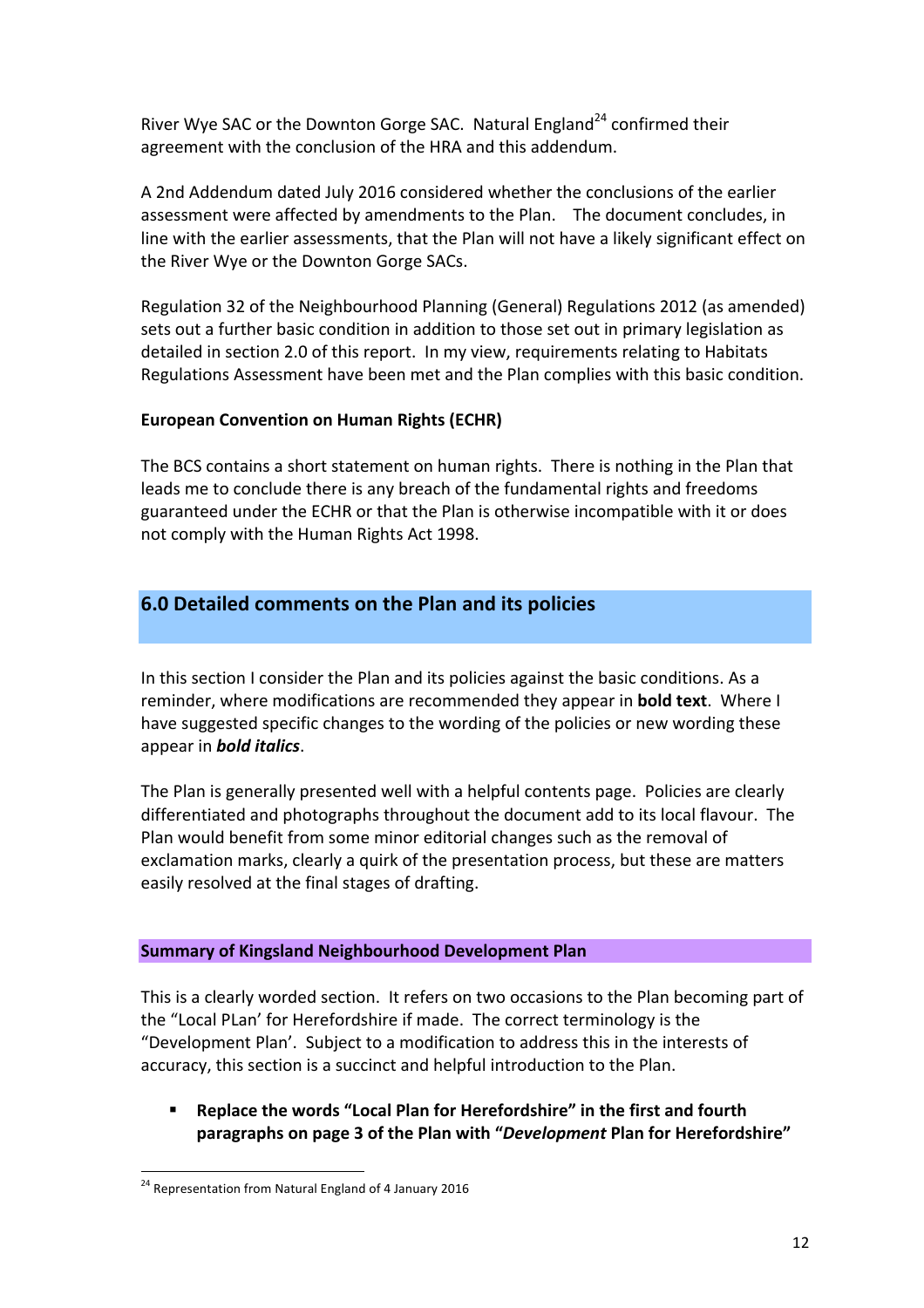#### **1 Introduction and Background**

This is an interesting and engaging section that sets out key information about the Parish and the aims of the Plan.

#### **2 Vision and Objectives**

The vision for the Parish is to:

"Protect and enhance the rural nature of the parish so that all groups and ages can thrive and develop in a sustainable way."

The vision is underpinned by five objectives. All relate to the development and use of land and are clearly articulated.

Three strategic policies then follow which the Plan explains set the framework for achieving the vision.

#### **Policy KNDP 1 Promoting a Sustainable Community**

Described as an overarching policy, Policy KNDP 1 sets out priorities designed to achieve sustainable development in the local context of the Parish. Whilst the principle is acceptable of setting out what sustainable development might look or feel like in the local context, the wording of the policy would, in some places, benefit from greater clarity and precision to take account of the advice in PPG. These changes will also remove any unnecessary or repetitive elements of the policy such as the need to comply with other policies of the Plan which appears twice and remove uncertainty and vagueness such as the need for proposals to reflect the priorities "where possible" as well as introducing some more flexibility into how the policy is applied. Subject to these modifications the policy will help to achieve sustainable development in this local context and take better account of national policy and guidance.

- **E** Change the beginning of the second sentence of the policy to read: **existing** with the addition of: at the end] **"***Development proposals should* **address the following high-level priorities…cohesive and resilient community***:***" [retain reminder of sentence as**
- $\blacksquare$  Change criterion a) to read: "The conservation and enhancement of the rural character..." [retain rest of criterion as existing]
- **Delete the last paragraph of the policy in its entirety**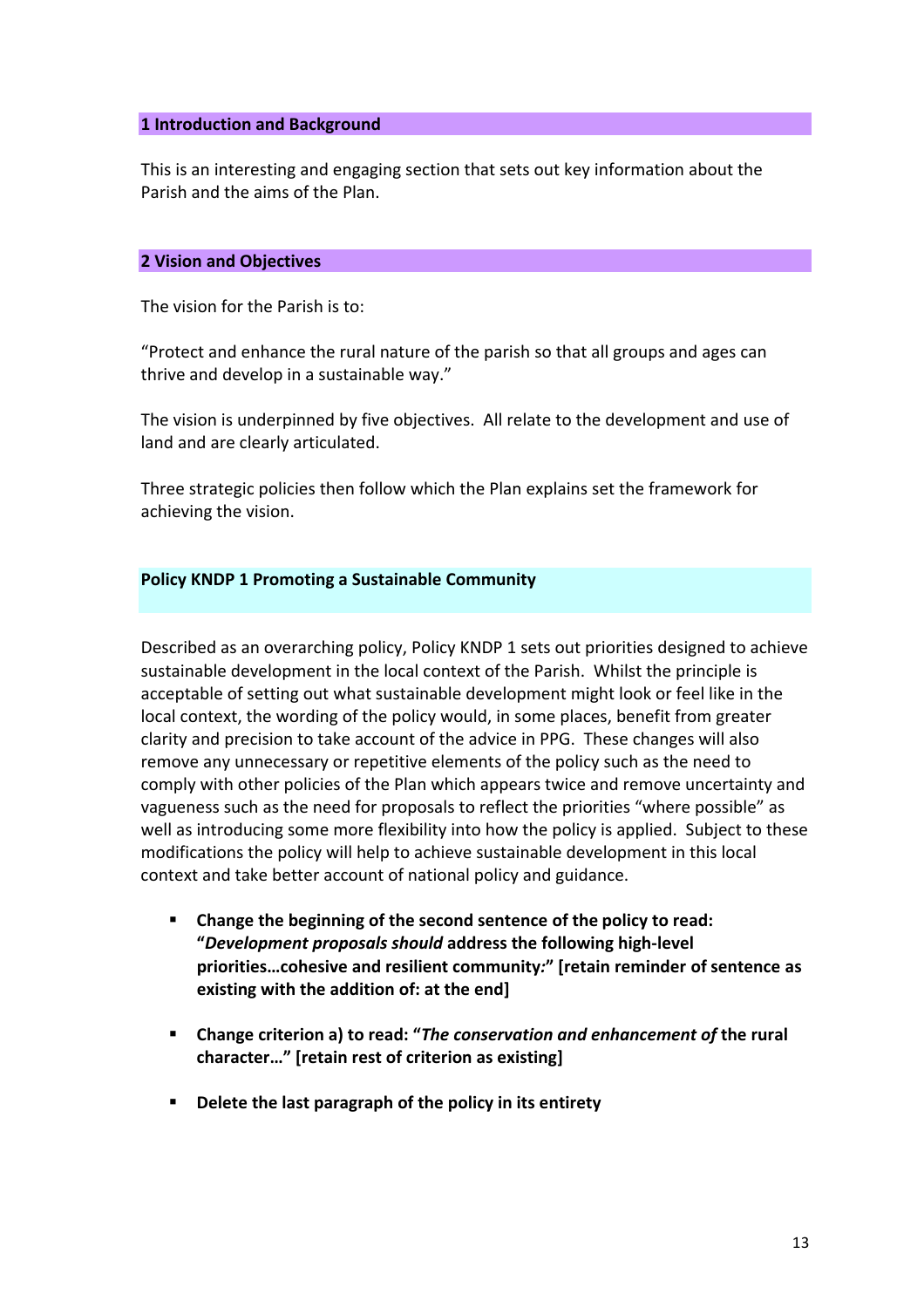#### **Policy KNDP 2 Development Strategy**

This policy sets out a four point approach to development in the Parish. It focuses development in Kingsland village, Shirlheath and Cobnash, but supports development providing employment outside the settlements where there is an acceptable impact. Priority is given to the use of previously developed land and the protection of higher grade agricultural land, but the policy has inbuilt flexibility should the need for the development outweigh these priroties.

The CS encourages the definition of settlement boundaries for the settlements listed in Policy RA2 in neighbourhood plans. In line with this, the policy identifies settlement boundaries for Kingsland village, Shirlheath and Cobnash.

I discuss the housing needs of the Parish later on in this report. As a result of queries to the Parish Council and their response, I consider it is necessary for the settlement boundaries of Kingsland and Cobnash to be extended to reflect extant planning permissions and to provide a more solid basis for the Plan moving forward to enable it to meet the basic conditions.

The policy considers there are opportunities for development on infill or small sites. Outside the settlements, development is to be regarded as "exceptional" and in line with policies in the CS and the Plan. The policy makes it clear that the part of Mortimer's Cross falling within the Plan area is to be regarded as open countryside.

The focus for development being directed to these three settlements is in line with CS Policy RA2 as Kingsland and Shirlheath are identified in Figure 4.14 as settlements that will be the main focus of proportionate housing development and Cobnash is identified in Figure 4.15 as being appropriate for proportionate housing.

The CS also explains that development outside such settlements will be limited to those which meet the criteria in CS Policy RA3 which is referred to in Policy KNDP 2.

Criterion a) of the policy refers to relevant policies in the Plan. However, a decision maker has to consider all relevant planning policies which would include those not in the neighbourhood plan, but in other plans. In the interests of accuracy this then requires a modification to ensure it meets the basic conditions.

Paragraph 2.6 on page 17 of the Plan states "Where proposals are not covered by this plan then Herefordshire Core Strategy policies will be used, as long as they are sustainable in accordance with KNDP1." The Plan cannot override policies in the CS or limit their applicability. In determining planning applications, the decision maker has to consider all relevant planning policies and indeed this is recognised in the Plan at paragraph 2.3. Therefore this paragraph requires modification to ensure that it is clear that the Plan as a whole, meets the basic conditions. As a result of the modification the next sentence does not make much sense and so is also addressed as this is covered in the policy itself.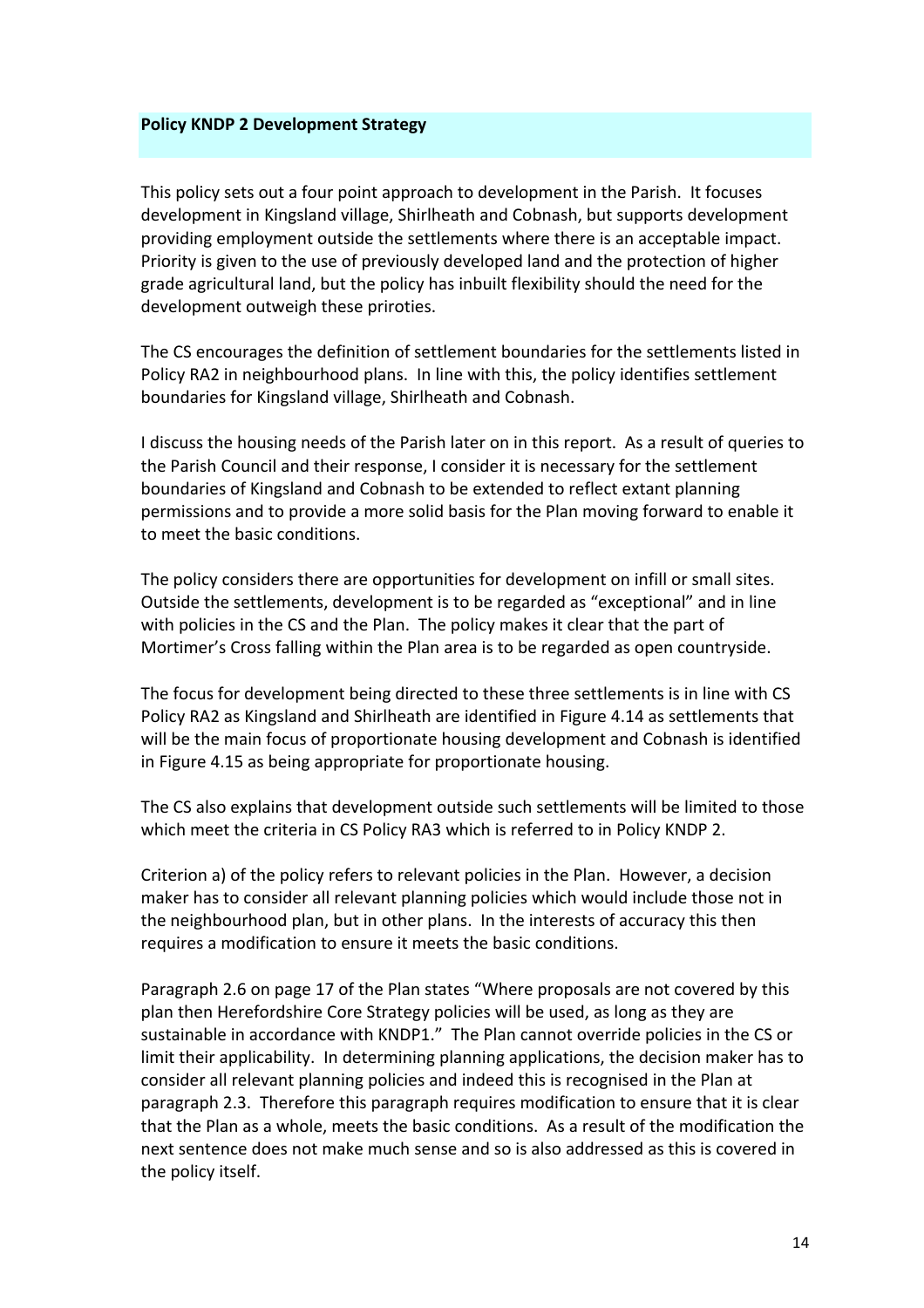- **E** Change "this Neighbourhood Plan" in criteria a) of the policy to "the *development plan"*
- **E** Add to criteria d) "in the development plan including" after "relevant policies"
- **KNDP1." from the fourth sentence in paragraph 2.6 on page 17 of the Plan Delete the words "...as long as they are sustainable in accordance with**
- **Delete the last sentence in paragraph 2.6**
- **shown on the map included as Appendix 2 in the additional information sent Extend the settlement boundary for Kingsland to reflect extant permissions**
- **as shown on the map included as Appendix 4 in the additional information Extend the settlement boundary for Cobnash to reflect extant permissions and**
- **Some updating of the Plan will be needed to reflect updated housing figures**

#### **Policy KNDP 3 Sustainable Design**

 The policy seeks to achieve sustainable design and this is clearly of importance to the community.

However, the Government announced in a Written Ministerial Statement (WMS) of 25 March 2015, that it is not now appropriate to refer to any additional local technical standards or requirements relating to the construction, internal layout or performance of new dwellings in neighbourhood plans. Some of the measures referred to in the policy may be regarded as bordering on such standards. However, I consider that if the policy encourages, rather than requires, such measures and therefore would be more flexible in its approach to achieving sustainable design, then the policy would meet the basic conditions.

- **E** Change the first sentence of the policy to read: "An integrated approach *is encouraged* to achieve the maximum possible reduction..."
- **"Development proposals** *are encouraged* **to contain a coordinated package of** sustainable design measures which *could* include:" [delete "which accord with **Example 1** Change the second sentence of the first paragraph of the policy to read: **regulatory requirements"]**
- **E** Change the first sentence of 4. to read: "Developers are particularly *encouraged* to set out their..." Iretain as existing]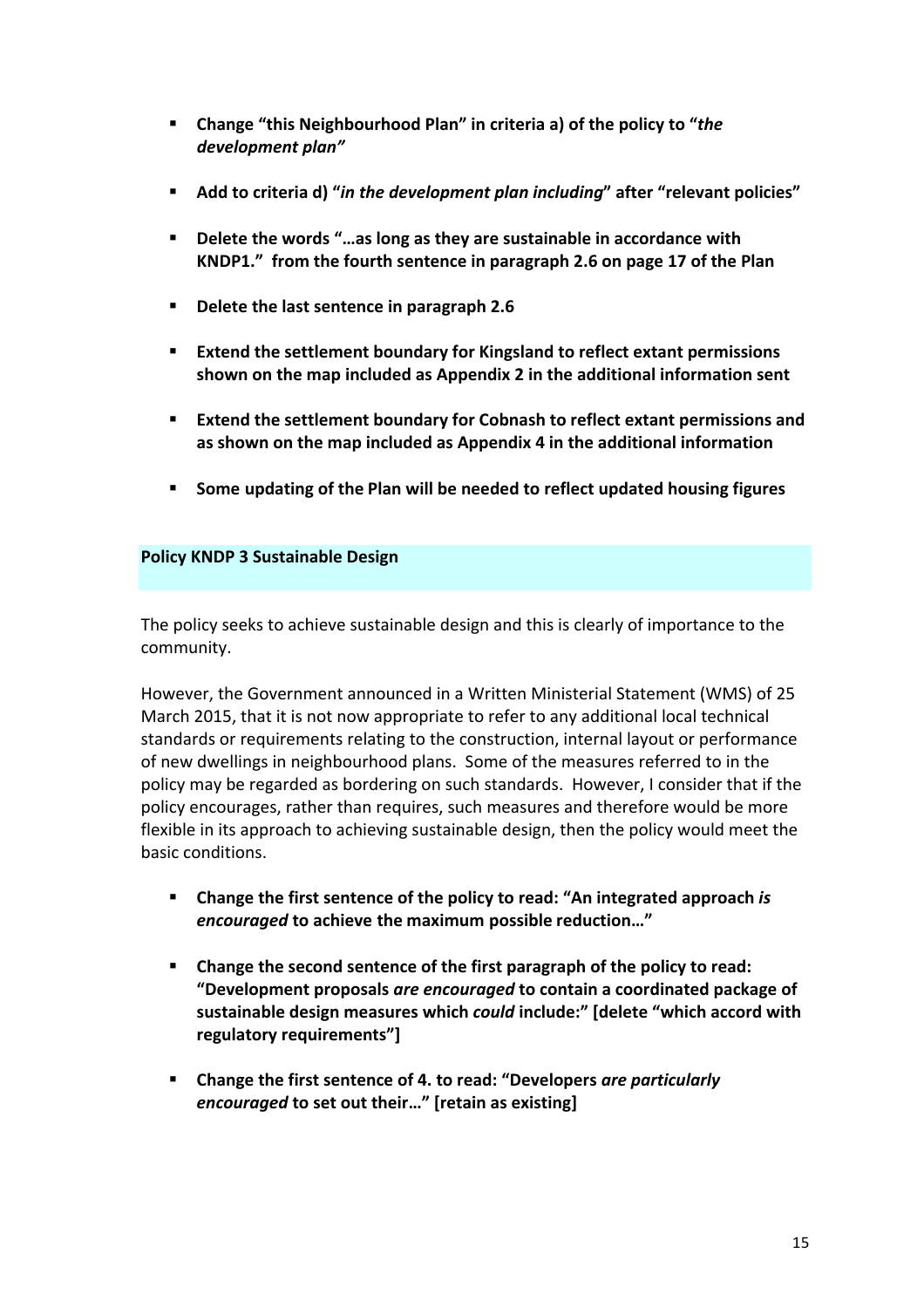#### **Kingsland Parish Character and Environment**

#### **Policy KNDP 4 Retaining the Rural Character of Kingsland Parish**

This policy starts off by supporting measures that maintain and reinforce the Parish's rural landscape character and its ecological networks, but it is not clear to me what measures might apply. In any case all such measures are supported even though this might mean that in some cases such measures would not be acceptable for other reasons. This then is not the clear and precise policy sought by PPG. A modification is suggested to address this and bring the policy in line with the basic conditions.

 Other modifications are recommended to help with clarity and precision of the other elements of the policy and to ensure there is sufficient flexibility in the policy. Subject to these modifications, the policy will ensure that the natural environment is protected and enhanced, biodiversity is supported and the particular features that make this Parish distinctive can be conserved in appropriate ways.

- **Delete the first paragraph of the policy which begins "Measures to maintain…" in its entirety**
- $\blacksquare$  **Reword criterion a) to read: "Conserve the rural landscape character of the**  *Parish and, where possible, include measures which restore or enhance this character.***"**
- **E** Change criterion c) to read: "Take every available and appropriate opportunity to extend tree and hedgerow cover by planting with indigenous species."
- $\blacksquare$  Change criterion **d**) to read: "Retain important natural assets of the parish  *including landscape features such as trees, woodlands, wide grass verges,*  **orchards and hedgerows** *unless the need for, and benefits of, the development in that location clearly outweighs the loss or deterioration in irreplaceable habitats."*
- **E** Change criterion **e**) to read: "*Ensure that the key landscape features of important views should be able to be continued to be enjoyed.***"**
- $\blacksquare$  Change the word "Retain" in criterion f) to "Conserve"

#### **Policy KNDP 5 Protecting Kingsland's Heritage Assets**

The NPPF is clear that the conservation and enhancement of the historic environment is important. A core planning principle is that heritage assets should be conserved in a manner appropriate to their significance. Policy KNDP 5 does not refer to significance or distinguish between designated and non-designated heritage assets. Some of the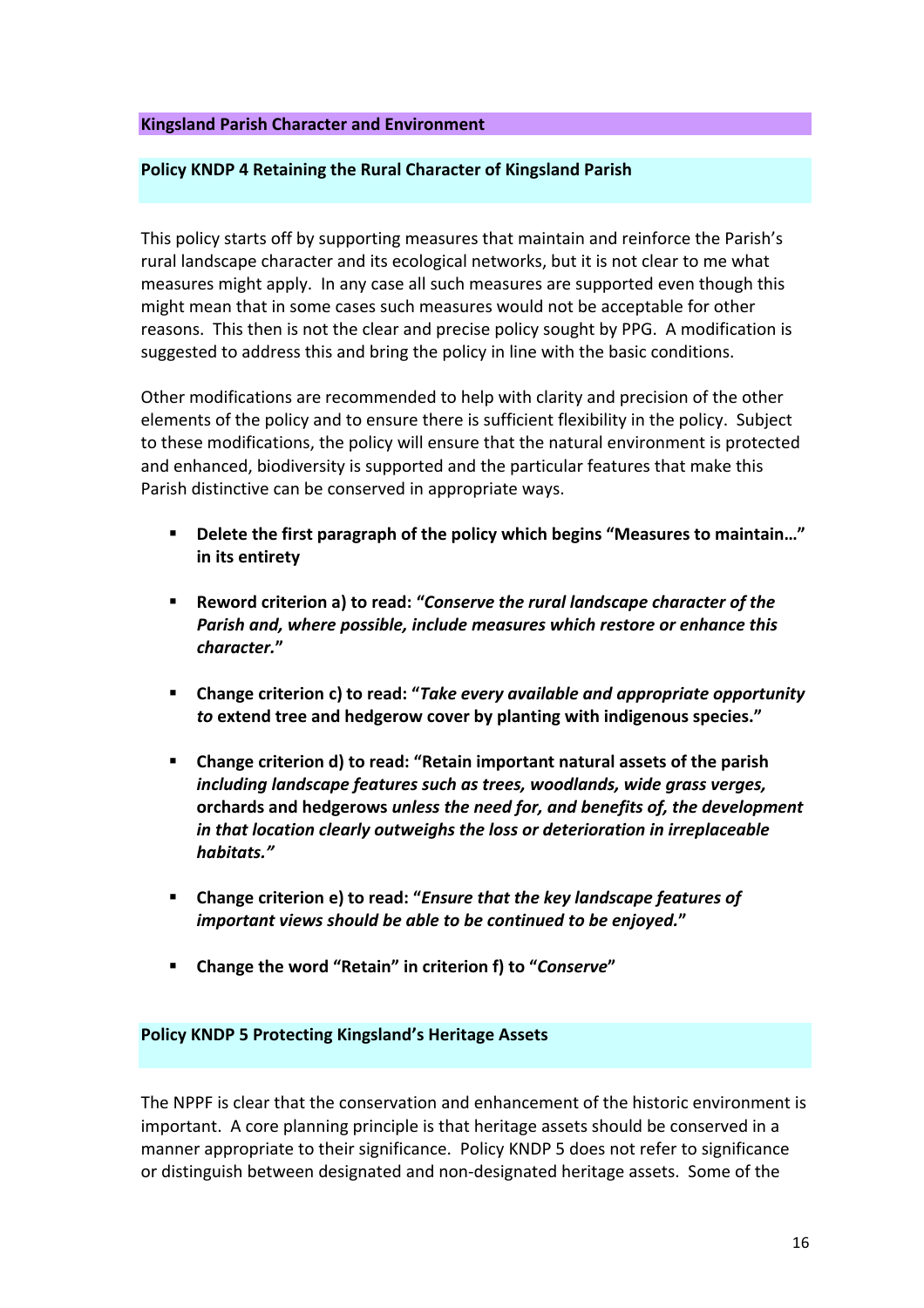criteria go beyond national policy in seeking to retain the historic environment per se and are negatively worded rather than providing the positive strategy for the conservation and enjoyment of the historic environment sought by the NPPF. As a result it requires rewording to ensure that it takes account of national policy and guidance and will help to achieve sustainable development.

 In addition, reference is made to paragraph 135 of the NPPF. In response to my query on this, I am advised that the reference relates to the need to determine significance. Paragraph 135 relates to non-designated heritage assets and despite the clarification from the Parish Council and inclusion of a similar, but site-specific policy from another adopted neighbourhood plan, I do not consider this to be a helpful reference. Given the recommended modifications to this policy, this element is satisfactorily covered in my suggested rewording.

Whilst I appreciate the inclusion of the "Historic Environment Map" on page 24 of the Plan is a useful addition, its quality makes it difficult to read. If the Map is retained, the quality needs to be improved in the interests of providing a practical framework.

 ! **Reword Policy KNDP 5 to read:**

 "*Development proposals should ensure that the Parish's heritage assets, including those not yet identified, and its local historic character and distinctiveness are conserved or enhanced. In particular consideration should be given to:*

- *a) Respecting the Parish's historic landscape character.*
- *b) The significance of heritage assets including archaeological sites, and their settings.*
- *c) The need for a desk-based assessment and, where necessary, a field evaluation, where a development proposal has the potential to affect heritage assets with archaeological interest.*
- *d) Conserving the character of traditional rural buildings including farmsteads and by particualr reference to the Herefordshire Farmsteads Characterisation Project.*
- *e) Early consultation and engagement with sources of information about the historic environment."*
- $\blacksquare$  Improve the quality of the Historic Environment Map on page 24 of the Plan

#### **Policy KNDP 6 Retaining the Character of the Conservation Area and Kingsland Village**

 The retention of character in the title is too restrictive and this permeates into the policy too.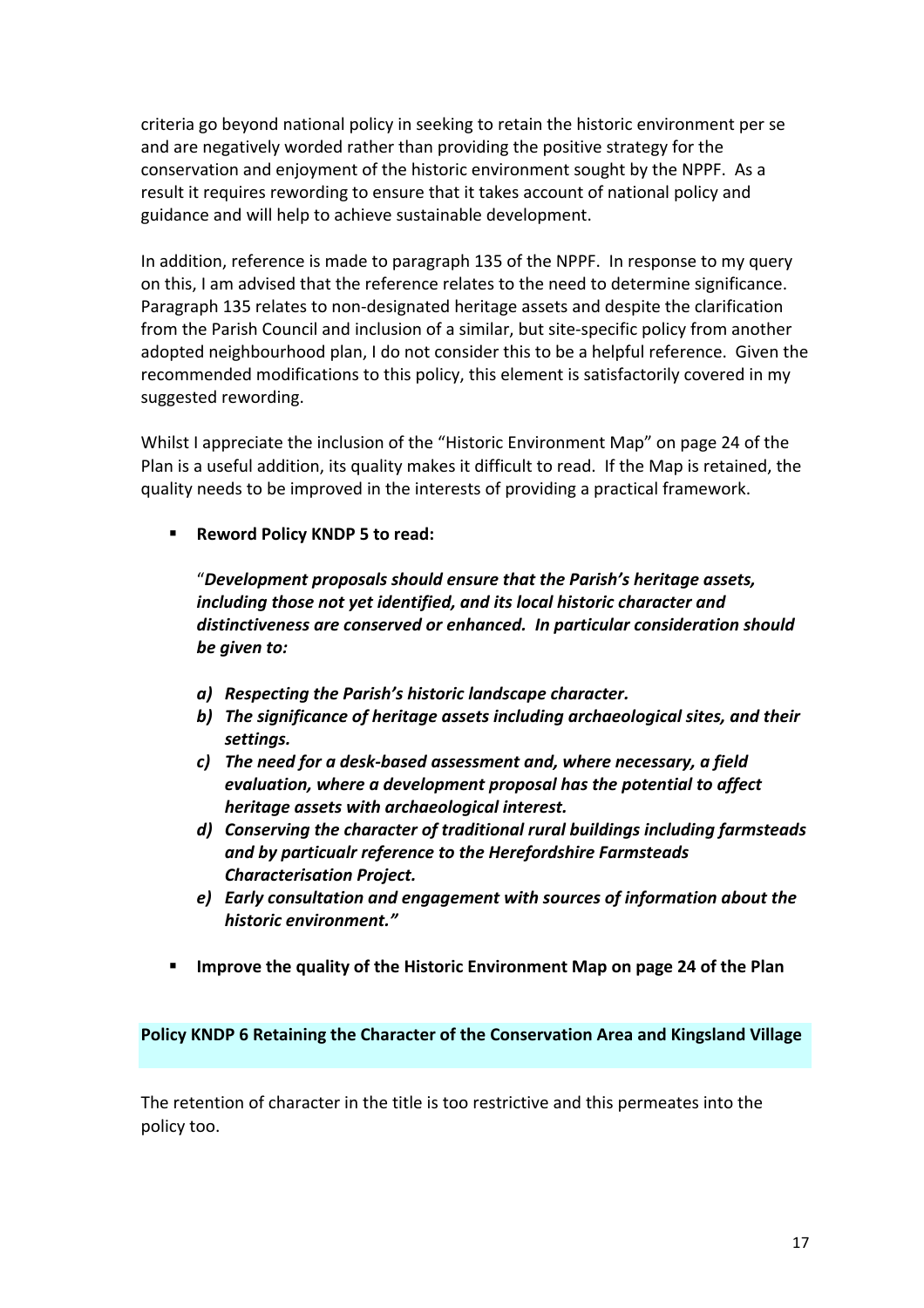It is not clear to me whether the policy relates to the Kingsland Conservation Area only or to Kingsland village. I have assumed it is the village. Given the issue with the title and this confusion I have changed the title and contents of the policy to reflect my assumption.

Statutory duties in the Planning (Listed Buildings and Conservation Areas) Act 1990 in relation to designated heritage assets and national policy in the NPPF on the historic environment should be taken account of. The Act requires decision makers to have special regard to the desirability of preserving a listed building or its setting or any features of special architectural or historic interest which it possesses and in relation to Conservation Areas, requires special attention to be paid to the desirability of preserving or enhancing the character or appearance of that area. As the policy requires enhancement it goes beyond the statutory duties outlined above.

Any proposal that enhances the village is supported unequivocally. This ignores the wider acceptability of any proposal which may enhance the village setting, but be contrary to other planning policies.

The language used for this long and complex policy should be clearer and more precise in line with national policy and guidance. There is some unwelcome repetition within it and with other policies in the Plan for instance in relation to trees and hedgerows.

Therefore a number of modifications are needed to bring this policy in line with the basic conditions.

- **E** Change the title of the policy to "Kingsland Village and Conservation Area"
- **EXECH THE INCOCALE THE INDUMALE:** Change the first sentence of the policy to read: "Proposals in Kingsland village  *should conserve or enhance the landscape setting or character or appearance of Kingsland village and reinforce its local distinctiveness***."**
- **E** Change criterion i) to read: "Preserve or enhance the character or appearance  **of** *the* **Kingsland Conservation Area."**
- **E** Change criterion ii) to read: "Do not adversely affect the significance of  *heritage assets and their settings* **within the village."**
- **Delete criterion iii) in its entirety**
- **E** Change the word "conserve" to "preserve" in the third bold paragraph
- **Delete the paragraph which is numbered 1. and replace it with "1. The** *following characteristics are particularly valued by the community:"* [retain list] **a) to f)]**
- $\blacksquare$  Change f) to read "The distinctive identities of Kingsland village and West *Town***"**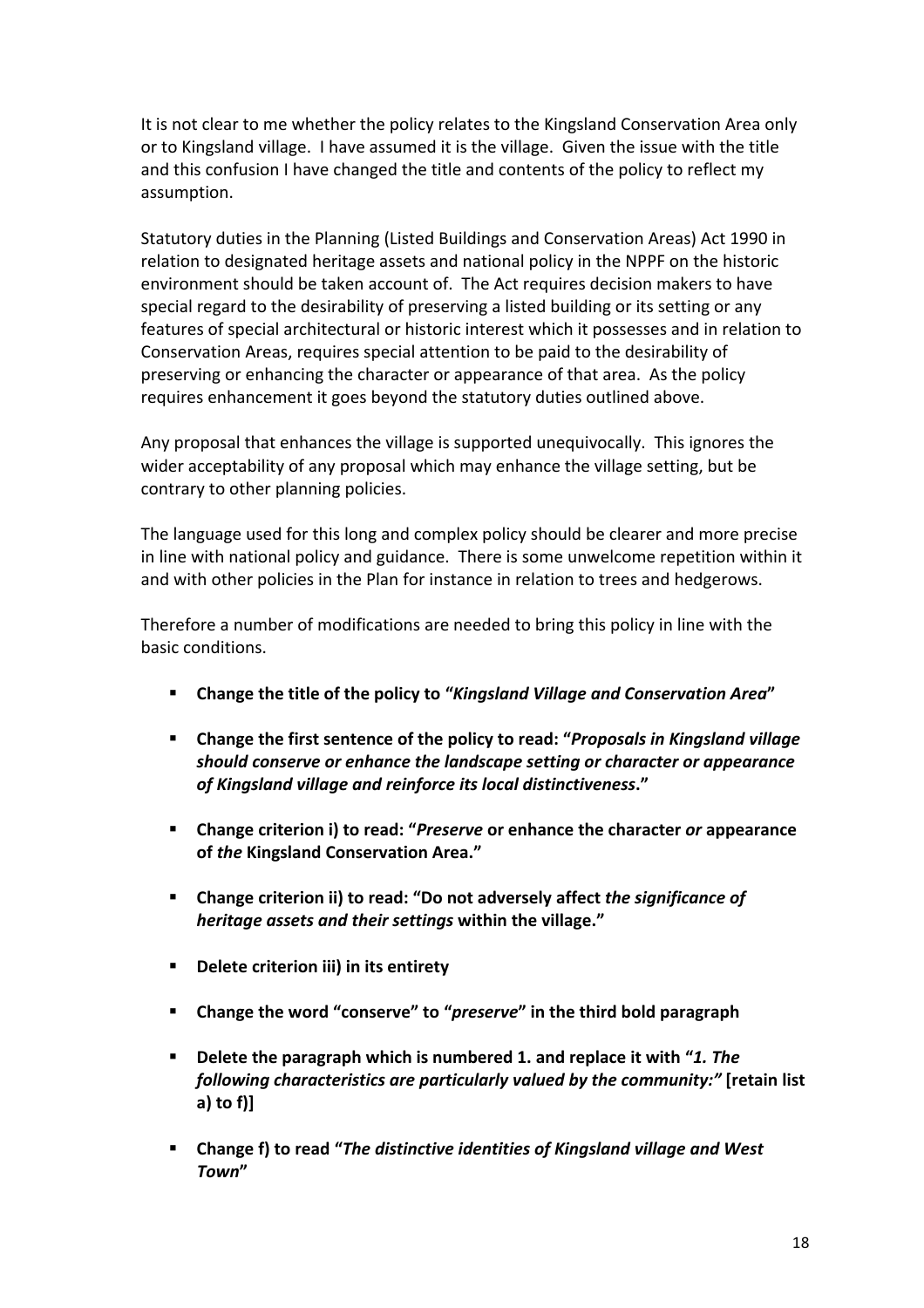- *following design criteria should be demonstrated by all development*  **Delete the paragraph which is numbered 2. and replace it with "2. The** *proposals:"* [retain criteria a) to d)]
- **Delete "as well as Shirlheath and Cobnash" from paragraph numbered 3.**
- **Delete criteria a) to g) from the paragraph numbered 3.**

#### **4 Ensuring Essential Infrastructure**

#### **Policy KNDP 7 Addressing Flood Risk**

There is little doubt that consideration of flood risk will proactively help to meet one of the challenges of climate change. The NPPF states that inappropriate development in areas at risk of flooding should be avoided by directing development away from areas at highest risk.<sup>25</sup> It advocates a sequential, risk-based approach to the location of development to avoid where possible flood risk to people and property.<sup>26</sup> The NPPF sets out the circumstances in which a site-specific flood risk assessment will be required.<sup>27</sup> PPG advises that the general approach and requirements for site-specific flood risk assessments should be applied to developments in areas at risk from flooding. Policy KNDP 7 will help to address flood risk and is justified on local circumstances. It is clearly worded and no modifications are recommended.

#### **Policy KNDP 8 Highways and Transport Infrastructure**

As well as promoting greater pedestrian and cyclist safety and accessibility including through sustainable transport modes, the policy supports parking on "appropriate" sites in Kingsland village. Whilst it could be argued that the policy is vaguely worded in that it is difficult to judge what might be an "appropriate" site, the policy sets out its store by encouraging such provision and site by site considerations will determine the appropriateness.

A second element of the policy details criteria to be met by development proposals. Some criteria do leave room for interpretation, but again I consider, in this case, there is sufficient explanation and flexibility to allow for case by case judgments to be made.

Therefore the only criterion that gives me some cause for concern is d) which does not permit any additional street lighting. This is also borne out by the supporting text which indicates that enforcement at the Leominster Auction site is difficult due to a lack of

  $25$  NPPF para 100

<sup>&</sup>lt;sup>26</sup> *Ibid*<br><sup>27</sup> *Ibid* para 103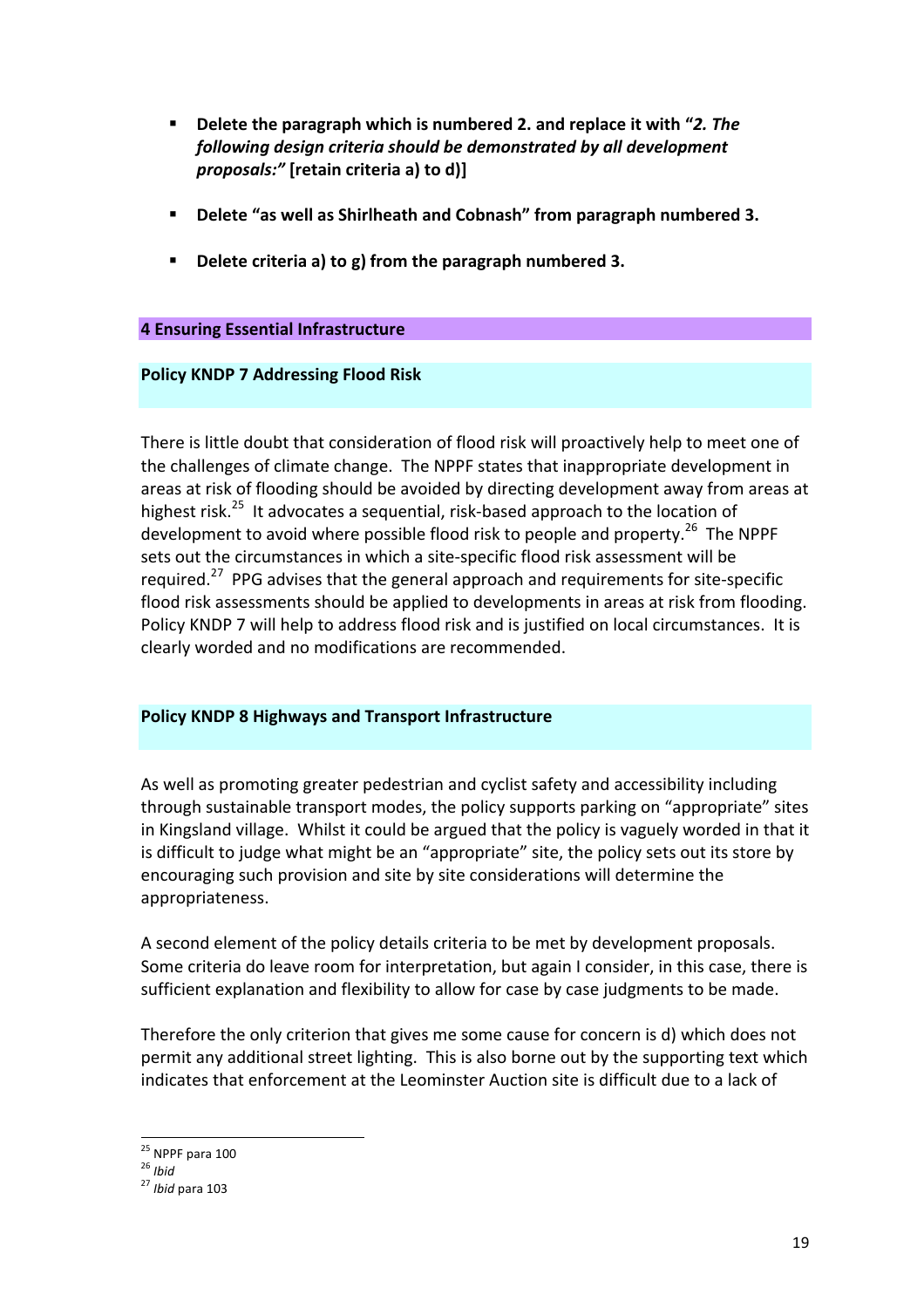street lighting. Such lighting is often part of the highways consideration. As a result an amendment is recommended.

Amend criterion d) to read: "They minimise the need for, and aim to avoid the  *provision of, any additional street lighting***."**

#### **Policy KNDP 9 Kingsland Sewage Treatment Works**

This policy supports work to the sewage treatment works. The policy is clearly worded.

 Paragraph 4.12 refers to paragraph 119 of the NPPF; this paragraph removes the presumption in favour of sustainable development in the NPPF where development requiring appropriate assessment under the Birds or Habitats Directives is being considered, planned or determined. Those circumstances do not apply here and the supporting text of the Plan tries to introduce a general policy directive that is not appropriate or in line with national policy. It should therefore be deleted.

- **Change "wye" in the penultimate sentence of the policy to "Wye"**
- Delete the last sentence of paragraph 4.12 on page 35 of the Plan in its **entirety**

#### **Policy KNDP 10 Community Renewal Energy**

Policy KNDP 10 is a criteria based policy that supports community renewable energy schemes subject to various safeguards that relate to visual, amenity and other impacts of such development. The supporting text clearly explains the rationale behind the policy in this Parish.

One of the core planning principles in the NPPF is to support the transition to a low carbon future and the NPPF<sup>28</sup> states that planning plays a key role in supporting the delivery of renewable energy. The policy meets the basic conditions, in particular reflecting the thrust of national policy and helping to achieve sustainable development and no modifications are recommended.

#### **Policy KNDP 11 Infrastructure for Broadband**

This is a short policy that supports high quality telecommunications infrastructure which the NPPF recognises as essential for sustainable economic growth and enhances the

 <sup>28</sup> NPPF Section 10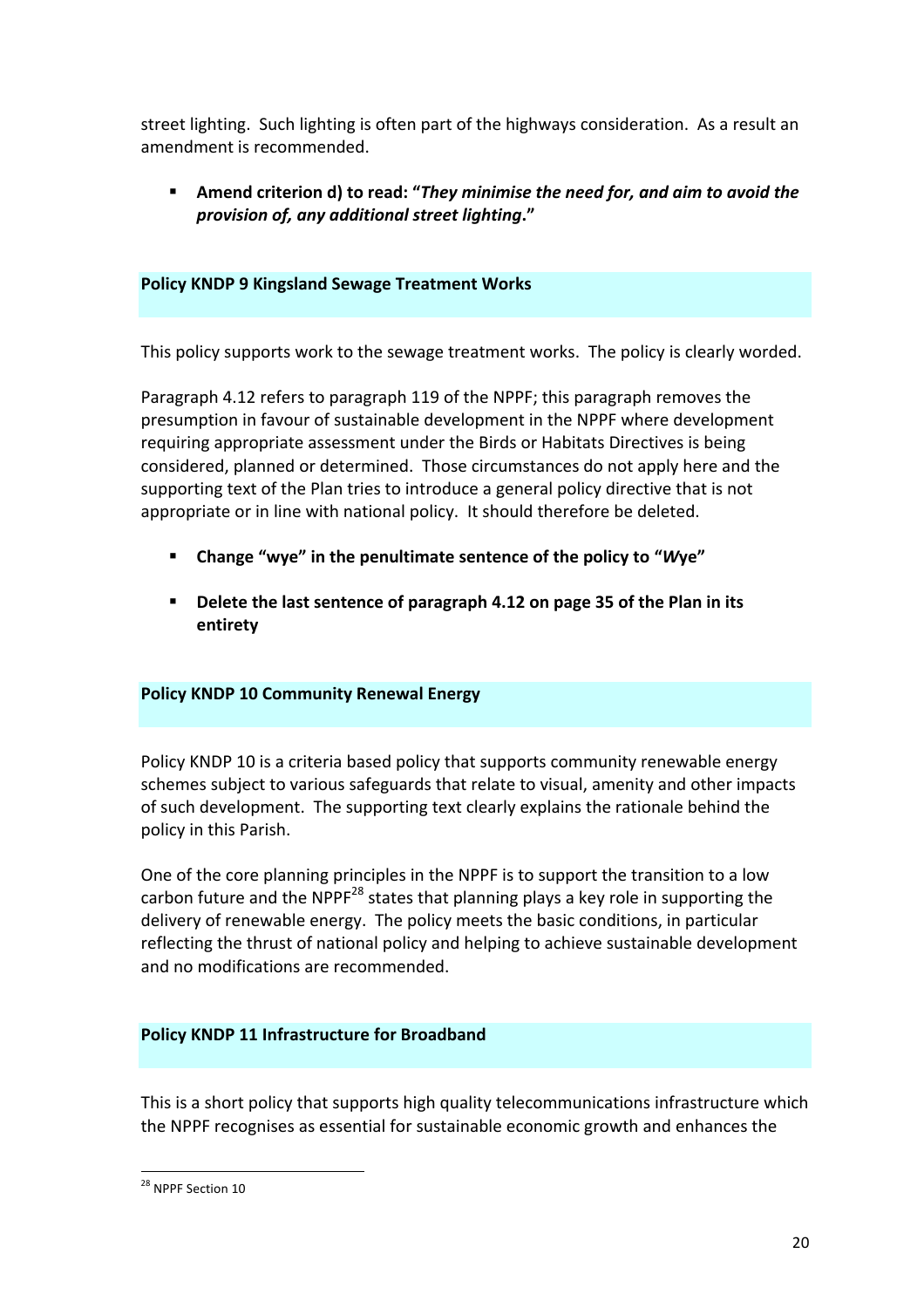provision of local facilities and services. The supporting text explains the applicability of the policy locally. The policy meets the basic conditions and no modifications are recommended.

#### **5 Providing Community Facilities**

#### **Policy KNDP 12 Protection and Enhancement of Services and Facilities for the Community**

Policy KNDP 12 seeks to protect existing services and facilities and to promote the provision of new facilities subject to various safeguards. The policy also indicates that any monies from CIL or other sources will be used to deliver facilities and includes a list of sought facilities identified by the community. The supporting text explains the rationale for the policy in this Parish.

The policy takes account of the NPPF which promotes the retention and development of local services and community facilities in rural areas.<sup>29</sup> It will help to achieve sustainable development. As a result it meets the basic conditions and no modifications are recommended.

#### **Policy KNDP 13 Open Space and Play Areas**

This policy seeks to achieve a number of things. Firstly it seeks to designate five areas of Local Green Space (LGS). Secondly, it requires developers to provide open space in accordance with CS Policies OS1 and OS2 and indicates what should happen when on site provision cannot be provided. Thirdly, it seeks to enhance the accessibility of the public rights of way network. As the policy covers much more than its title suggests, I recommend a modification to the title.

Taking each of those elements in turn, the NPPF explains that LGSs are green areas of particular importance to local communities.<sup>30</sup> The effect of such a designation is that new development will be ruled out other than in very special circumstances. Identifying such areas should be consistent with local planning of sustainable development and complement investment. The NPPF makes it clear that this designation will not be appropriate for most green areas or open space. Further guidance about LGSs is given in PPG.

I visited all five areas of proposed LGS and which are shown on the Kingsland Policies Map. 

 

<sup>&</sup>lt;sup>29</sup> NPPF para 28

<sup>&</sup>lt;sup>29</sup> NPPF para 28<br><sup>30</sup> *Ibid* paras 76, 77 and 78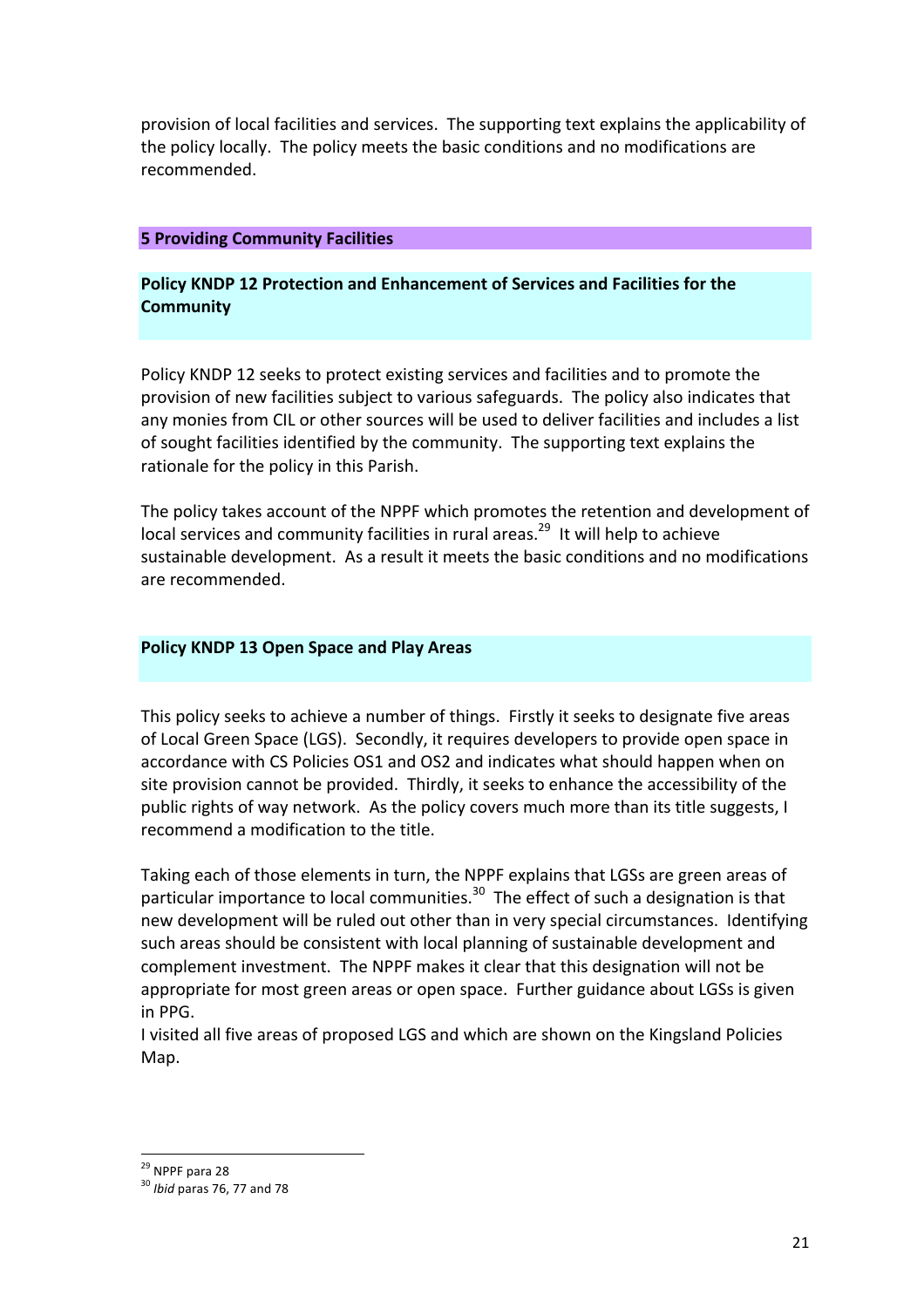The Kingsland Millenium Green is a well-maintained open area in the heart of the village which also provides a setting to St. Michael and All Angels Church. As well as a wooden circle, play areas and benches, it has an attractive timber shelter.

St. Michael's and All Angels Churchyard is a well-maintained graveyard around the Church.

The area comprising remains of the Motte and Bailey Castle site partly covers the area of the Scheduled Ancient Monument, but the area proposed for designation is delineated by a fenceline and follows a path. It is an open space offering footpaths across it and also includes a bowling green. I am also informed that the Policies Map should be updated to reflect the designation of the Scheduled Ancient Monument as at August 2016 and in the interests of accuracy this should be undertaken.

The playing fields at Coronation Hall consists of tennis courts and playing fields; it is fenced and well-defined offering a good view of the Church.

These four areas are physically connected, together providing a relatively large area to the south of the village.

The fifth area is the Mortimer Park Rugby and Cricket Grounds. This is a large area to the western edge of Kingsland village. It is home to the Luctonians Rugby Club. This is an extensive open area of rugby and cricket pitches and associated buildings together with a car park which are also included in a 'washed over' LGS designation. Whilst assessing this area to meet the criteria in the NPPF satisfactorily, my concern is that a LGS designation may adversely affect the Club's ability to expand or adapt in the future potentially affecting its viability. As a result I raised a query about this with the Parish Council. I am advised that the intention was to support the Rugby Club through enabling development that would support its function. The Parish Council now consider the area may be more appropriately designated as open space/recreational land protected through CS Policy OS3 instead of as a LGS and inform me that this suggestion has been agreed with the Rugby Club. I agree with this approach, but cannot recommend such a modification as it has not been subject to the requisite public consultation. It is however open to the Parish Council and HC not to designate this area as a LGS, but there is no need for me to recommend its deletion in order for this policy to meet the basic conditions.

In my view, all the proposed LGS meet the criteria in the NPPF satisfactorily. The policy is clear that any development that does not support their function will not be permitted.

The second element of the policy reflects CS Policies OS1 and OS2.

The final element of the policy will help in particular to achieve sustainable development.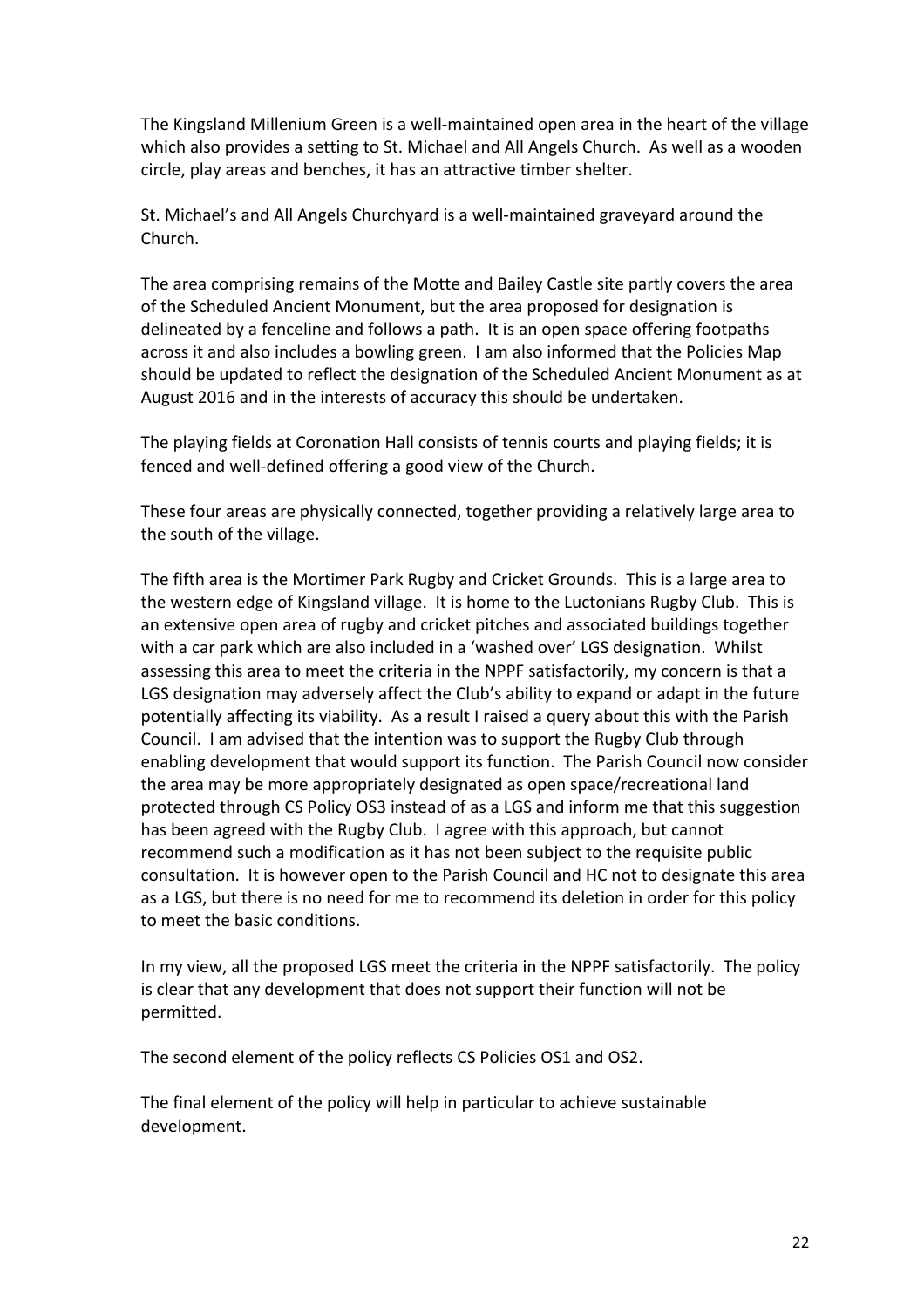It would be helpful to tie the areas shown on the Kingsland Policies Map into the policy to avoid any doubt.

- **E** Change the title of the policy to "Local Green Spaces, Open Space, Play Areas *and Access***"**
- **E** Add "and as shown on the Kingsland Policies Map" after "The following **areas…" in the second sentence of the policy**
- **E** Update the Policies Map to show the extended Scheduled Ancient Monument **at Kingsland Castle**

#### **6 Meeting Housing Needs**

 This section explains the background to the housing needs of the Parish. The strategy for the rural areas in the CS<sup>31</sup> is positive growth. The strategy is based on seven housing market areas (HMA) and the Parish falls within the Leominster HMA which has an indicative housing growth target of 14% according to CS Policy RA1. The CS explains that this proportional growth target in CS Policy RA1 will form the basis for the minimum level of new housing to be accommodated in each neighbourhood plan across the County.

The main focus for development is within or adjacent to existing settlements listed in two figures, 4.14 and 4.15. CS Policy RA2 translates this into policy. Kingsland and Shirlheath are identified in Figure 4.14 as settlements which will be the main focus of proportionate housing development. Cobnash is identified as a settlement where proportionate housing is appropriate in Figure 4.15.

The CS allows those Parishes which have more than one settlement listed in Figure 4.14 and 4.15 of the CS, as this Parish does, to have flexibility to apportion the housing requirement between the settlements concerned. In this case Kingsland has been selected as the focus for growth as it contains services and facilities. The approach is therefore in line with the CS. The Plan identifies settlement boundaries for each of the three settlements concerned.

Meeting housing requirements is key. At my site visit I found all three boundaries to be drawn relatively tightly. In relation to Kingsland, the focus for development, I have a concern that the Conservation Area may well render development unacceptable. In other words whilst there may be areas available for development, their location within or close to the Conservation Area may reduce or even prevent any development from taking place given the nature and characteristics of the area.

The Plan explains that the target is 65 dwellings over the Plan period (2011 – 2031). The Plan indicates that 40 dwellings were already constructed or had permission, this leaves

 <sup>31</sup> Core Strategy Section 4.8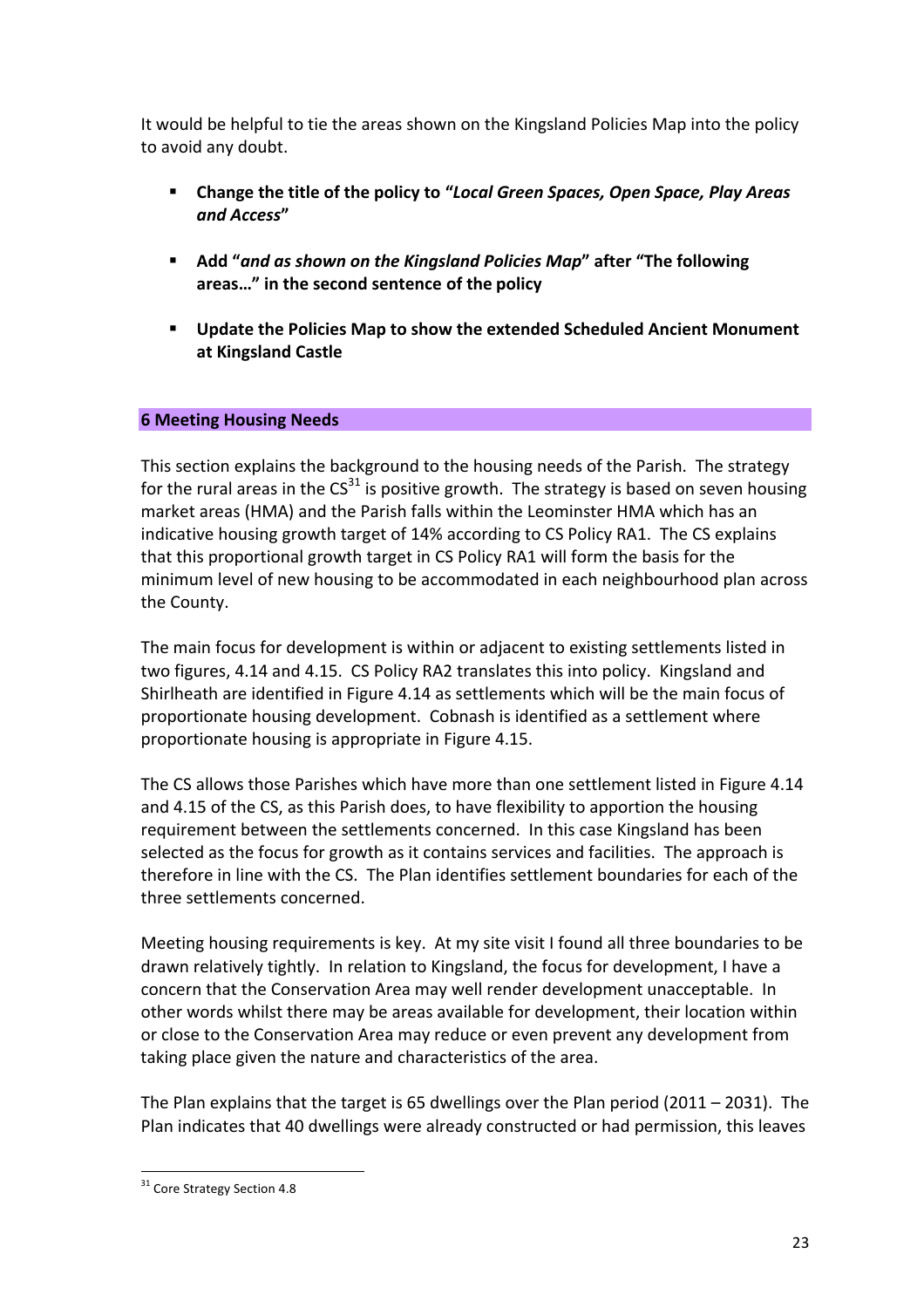a minimum provision of 25 dwellings. A windfall figure of 12 dwellings over the period 2016 - 2031 is put forward. The Plan refers to significant local environmental constraints and the premise that its policies allow for some 45 further dwellings. This has been queried by a number of representations and reinforced by my own concerns having visited the area.

Accordingly, I requested an updated list of dwellings constructed and commitment sites from 2011. I asked for information about the basis on which settlement boundaries had been drawn up. I also asked for views on the options of including those sites with permission within the Kingsland settlement boundary and/or removing settlement boundaries for Shirlheath and Cobnash.

I am grateful for the wealth of helpful information that the Parish Council has provided me in response to my queries. I appreciate that considerable work has gone into this.

 With regard to Kingsland Parish, an updated schedule of sites with planning permission since 2011 has been provided together with maps of Kingsland, Shirlheath and Cobnash showing the sites. A suggested extended boundary for Cobnash has also been put forward. In total, completions and committed sites account for 74 dwellings. I accept this is in excess of the minimum target of 65 dwellings for the Plan period.

In the light of the further information presented by the Parish Council, I consider that subject to the settlement boundaries for Kingsland and Cobnash being extended, the approach taken by the Plan in respect of housing meets the basic conditions. The settlement boundary for Kingsland should be extended to reflect the boundaries of sites permitted to date to ensure that if permissions lapse, the sites are accepted in principle over the course of the Plan period. The settlement boundary for Cobnash should be extended to reflect the suggested boundary put forward in the additional information sent in Appendix 4 which also reflects extant permitted sites and rounds off the boundary in a logical way based on the extant permissions. The modifications in respect of the settlement boundaries have been made in relation to Policy KNDP 2 earlier in the Plan as it is that policy which defines the settlement boundaries. It is necessary to extend the boundaries in this way to enable the Plan as a whole to satisfactorily support the strategic development needs of HC and to plan positively to support local development. In turn this means that the Plan will meet the basic conditions.

#### **Policy KNDP 14 New Homes in Kingsland Village**

This policy directs development to within the settlement boundary defined (and modified) in Policy KNDP 2 subject to thirteen criteria.

Looking at the detail of the policy and its criteria, with the exception of criteria b) and m), I consider they meet the basic conditions. Criterion b) requires development to be "beneficial to the local community and have no adverse effect upon local services and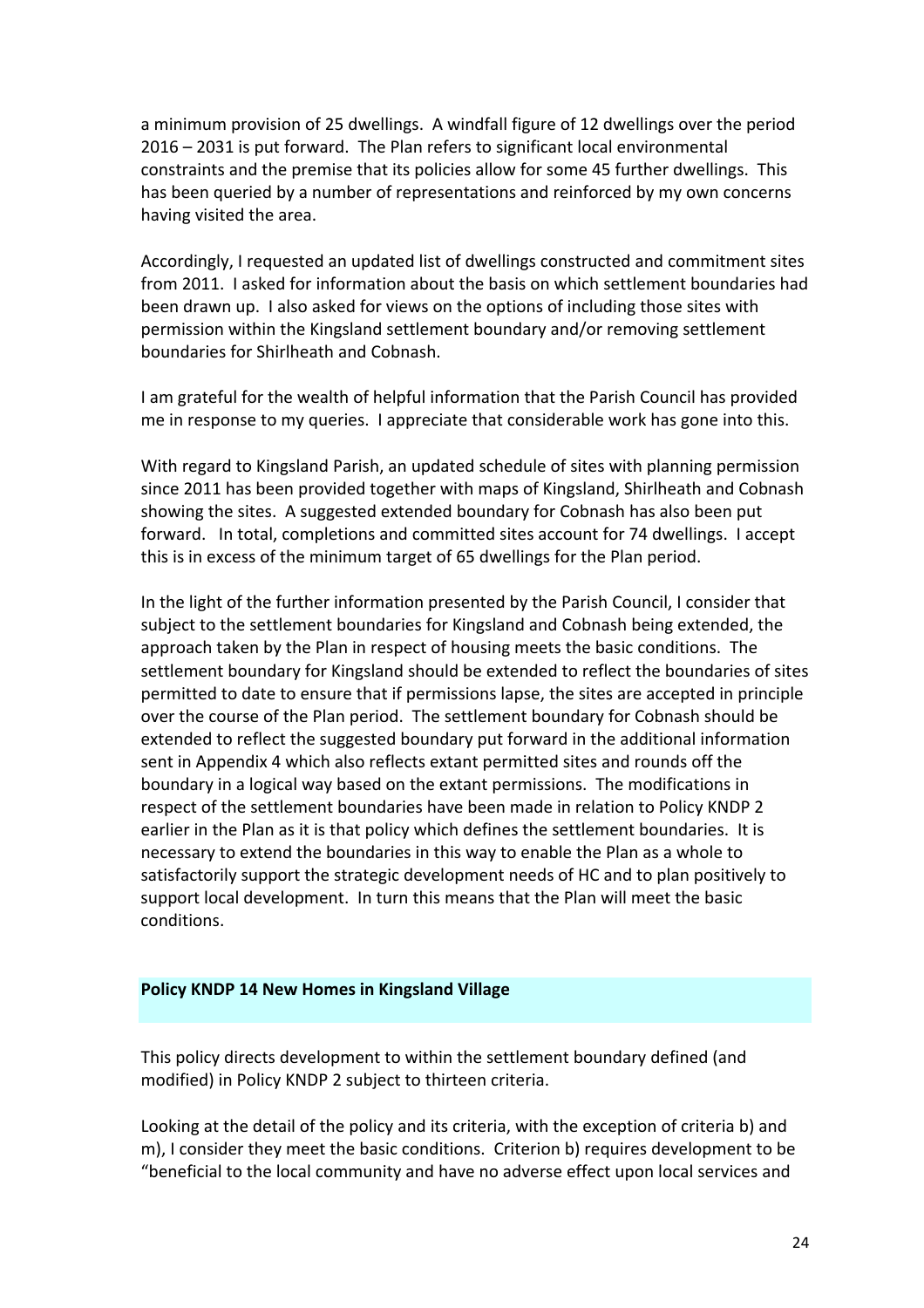facilities". This is difficult to interpret and lacks the precision sought by national policy and guidance. It should be deleted. Criterion m) cross references other development plan policies and is unnecessary.

- $\blacksquare$  Delete criteria b) and m) in their entirety
- $\blacksquare$  The background and supporting text will require updating in the light of the recommended modifications to this policy and to Policy KNDP 2

#### **Policy KNDP 15 New Homes in Shirlheath**

Policy KNDP 2 identifies a settlement boundary for Shirlheath. In line with my comments on Policy KNDP 14, criterion j) is unnecessary and should be deleted.

- **EXECTE:** Delete criterion **j**) in its entirety
- **E** The supporting text may need some updating in the light of modifications **made elsewhere to this section**

#### **Policy KNDP 16 New Homes in Cobnash**

Policy KNDP 2 defines a settlement boundary for Cobnash. As I have already explained I recommend the settlement boundary for Cobnash is extended in the modifications to Policy KNDP 2.

 In line with my comments on Policy KNDP 14, criterion j) is unnecessary and should be deleted.

The Plan suggests that there is potential for some nine additional dwellings and sites for six are known to be available. It indicates that the level of development proposed "remains consistent with that which might have resulted from Herefordshire Core Strategy prior to its modification". This seems to me to be confusing to include and irrelevant.

- **EXECUTE:** Delete criterion **j**) in its entirety
- **.** Delete the last sentence in paragraph 6.13 on page 47 of the Plan in its entirety
- **E** The supporting text may need some updating in the light of modifications **made elsewhere to this section**

The supporting text to all three policies explains the desire to have appropriate and locally distinctive housing.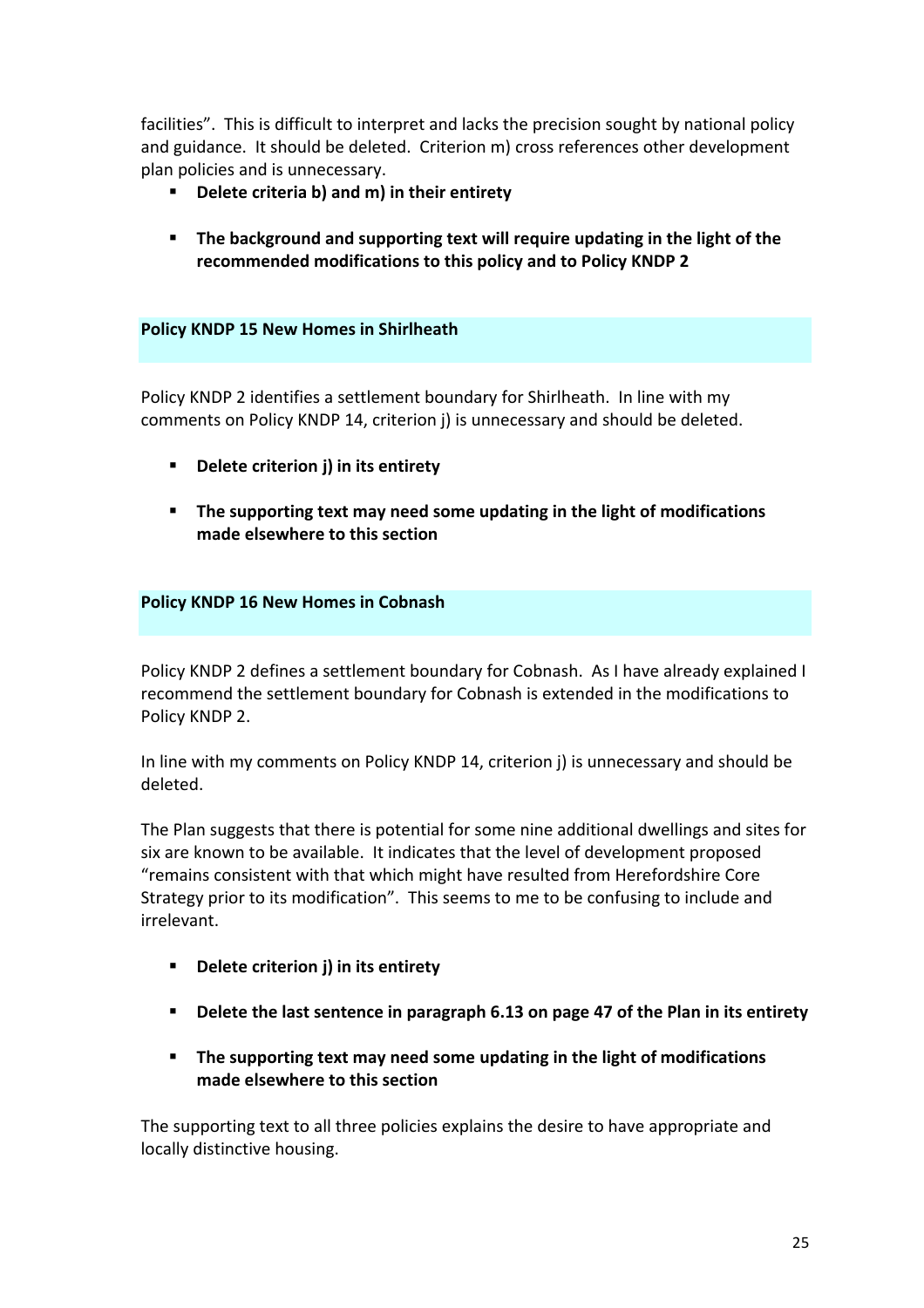Paragraph 6.16 on page 49 of the Plan refers to Local Wildlife Sites. It refers to a specific site, land at Kingsleane, to the south west of Kingsland village. It indicates that although this land has been identified as a Local Wildlife Site in the CS, it is understood that it is now unlikely to meet the criteria and surveys should be required. I raised a query in relation to this as I sought clarification of the situation and I am now satisfied that the paragraph can be retained in the Plan.

#### **7 Supporting Local Business**

#### **Policy KNDP 17 Supporting Local Business**

This policy supports the establishment and expansion of local businesses, including tourism related development, subject to nine criteria. The criteria seek to ensure that such uses are of an appropriate scale and have acceptable impacts including on highways and the amenity of neighbours. The policy also protects existing employment uses unless such uses are no longer economically viable.

The NPPF supports economic growth in rural areas to support jobs and prosperity and I consider this policy reflects that stance. It will help to achieve sustainable development whilst ensuring appropriate safeguards are in place. As a result the policy meets the basic conditions and no modifications are recommended.

#### **Policy KNDP 18 Agriculture, Forestry and Rural Enterprises**

 Agricultural, forestry and rural enterprises are supported by this long and complex policy subject to a number of criteria aimed at safeguarding the environment and impact on residents.

Subject to the following comments on specific criteria, the policy will meet the basic conditions.

Criterion b) has, I think, some words missing and a modification is made to address this so that the criterion makes sense.

Criterion c) potentially restricts the amount of agricultural, forestry and rural enterprises and this does not accord with national policy and therefore should be deleted.

Criterion d) refers to the "loss of rural ambience" and this is not precise and would be difficult to articulate and pin down. Therefore this element should be deleted.

Criterion e) refers to the impact on rural character and is largely repeated by criterion i) which deals with visual amenity. Subject to a modification to criterion i), criterion e)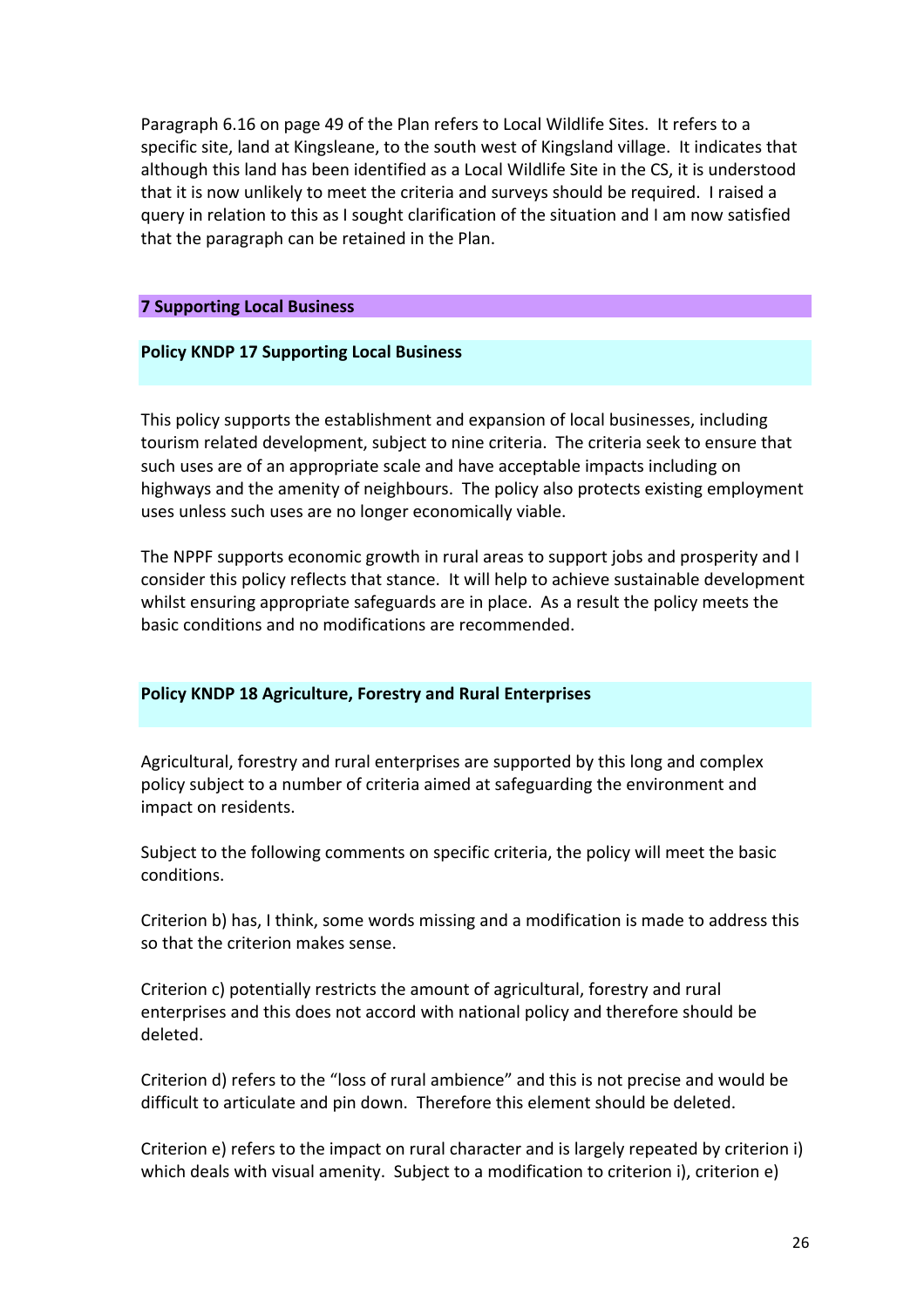can be deleted as it would be hard to know how to demonstrate compliance with this criterion.

Criterion h) largely repeats other criteria in its intent, but would be difficult to articulate satisfactorily and therefore does not provide the practical framework. It should be deleted.

Criterion k) would also be difficult to enforce and should be deleted. The latter part of criterion I) is unnecessary as the first part is positively worded and has the same effect. It would be difficult to quantify and it is unreasonable to ask for mitigation on potential impacts of this nature.

- **E** Add the words "within a group of" to the second sentence of criterion b) so **that it reads "Where new buildings cannot be located within** *a group of* **existing buildings, new development..."**
- **EXECUTE:** Delete criterion c) in its entirety
- **E** Delete the words "or the loss of rural ambience" from criterion d)
- **EXECUTE:** Delete criterion e) in its entirety
- **EXECTE:** Delete criterion h) in its entirety
- $\blacksquare$  Revise criterion **i**) to read "There is no detrimental impact upon the visual  *the parish is respected."* amenity of the parish or the surrounding landscape *and the rural character of*
- ! **Delete criterion k) in its entirety**
- **P** Delete "and any potential negative impact upon the parish mitigated" from **criterion l)**

#### **8 Delivering the Plan**

Paragraph 8.1 rightly indicates that the primary way that the policies in the Plan will be implemented is through development management decisions taken by HC. However, it continues that decision makers should adhere to the Plan and the CS unless there are "significant material reasons for departing from their provisions". Section 70 (2) of the Town and Country Planning Act 1990 and section 38 (6) of the Planning and Compulosry Purchase Act 2004 provide that the decision must be taken in accordance with the development plan unless there are material considerations that indicate otherwise. I think this is what the Plan is referring to, but I consider the same language should be used to avoid confusion and to provide a solid basis for decision making.

The section also indicates that monitoring will take place and this is to be welcomed.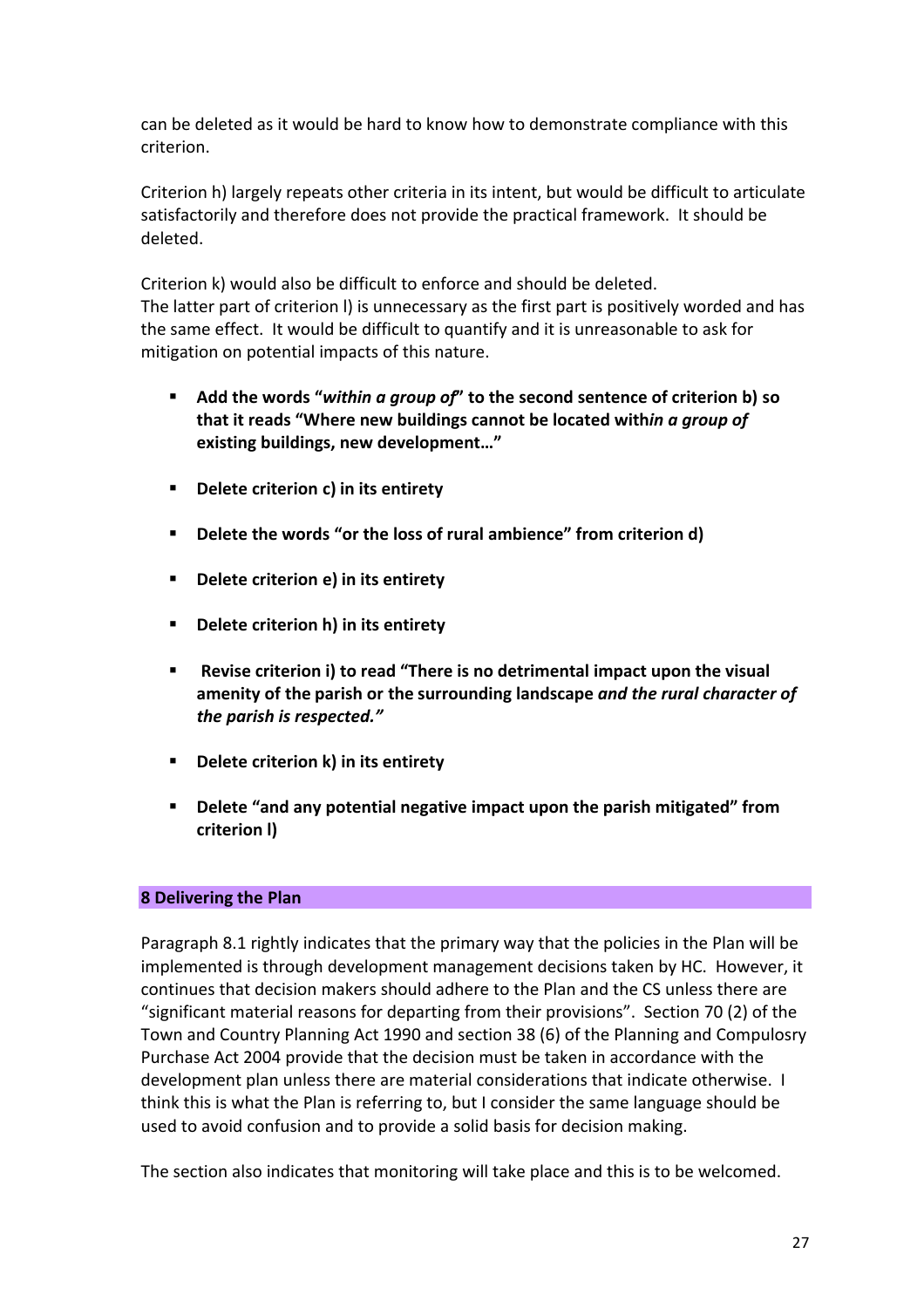**from their provisions" in the first sentence of paragraph 8.1 on page 55 of the**  **Plan and replace them with "***unless there are material considerations that* **EXECTE:** Delete the words "unless there are significant material reasons for departing *indicate otherwise.***"**

#### **9 Conclusions**

There may be some changes that the Parish wishes to make to update this section as the Plan progresses to the latter stages.

#### **10 Proposals Map and Inset Maps**

This section simply lists the maps which is useful but the titles do not reflect the titles of the maps themselves and either way round, the names should be the same in the interests of clarity.

 There are two maps titled "Kingsland Policies Map". One relates to the Parish as a whole, the other to the village of Kingsland. To avoid confusion, a modification is recommended to clarify the title of each of these maps.

The maps could be included within the document itself at this point if desired.

- $\blacksquare$  Amend the name of the Kingsland Policies Map that covers the Parish to  **"Kingsland** *Parish* **Policies Map"**
- $\blacksquare$  Amend the name of the Kingsland Policies Map that covers the village to  **"Kingsland** *Village* **Policies Map"**
- **actual titles of the maps and the modifications suggested above (or vice versa) EXECHANGE:** Change the names of the list of maps on page 57 of the Plan to reflect the
- **Consider including the maps in the Plan itself**

## **7.0 Conclusions and recommendations**

I am satisfied that the Kingsland Neighbourhood Development Plan, subject to the modifications I have recommended, meets the basic conditions and the other statutory requirements outlined earlier in this report.

I am therefore pleased to recommend to Herefordshire Council that, subject to the modifications proposed in this report, the Kingsland Neighbourhood Development Plan can proceed to a referendum.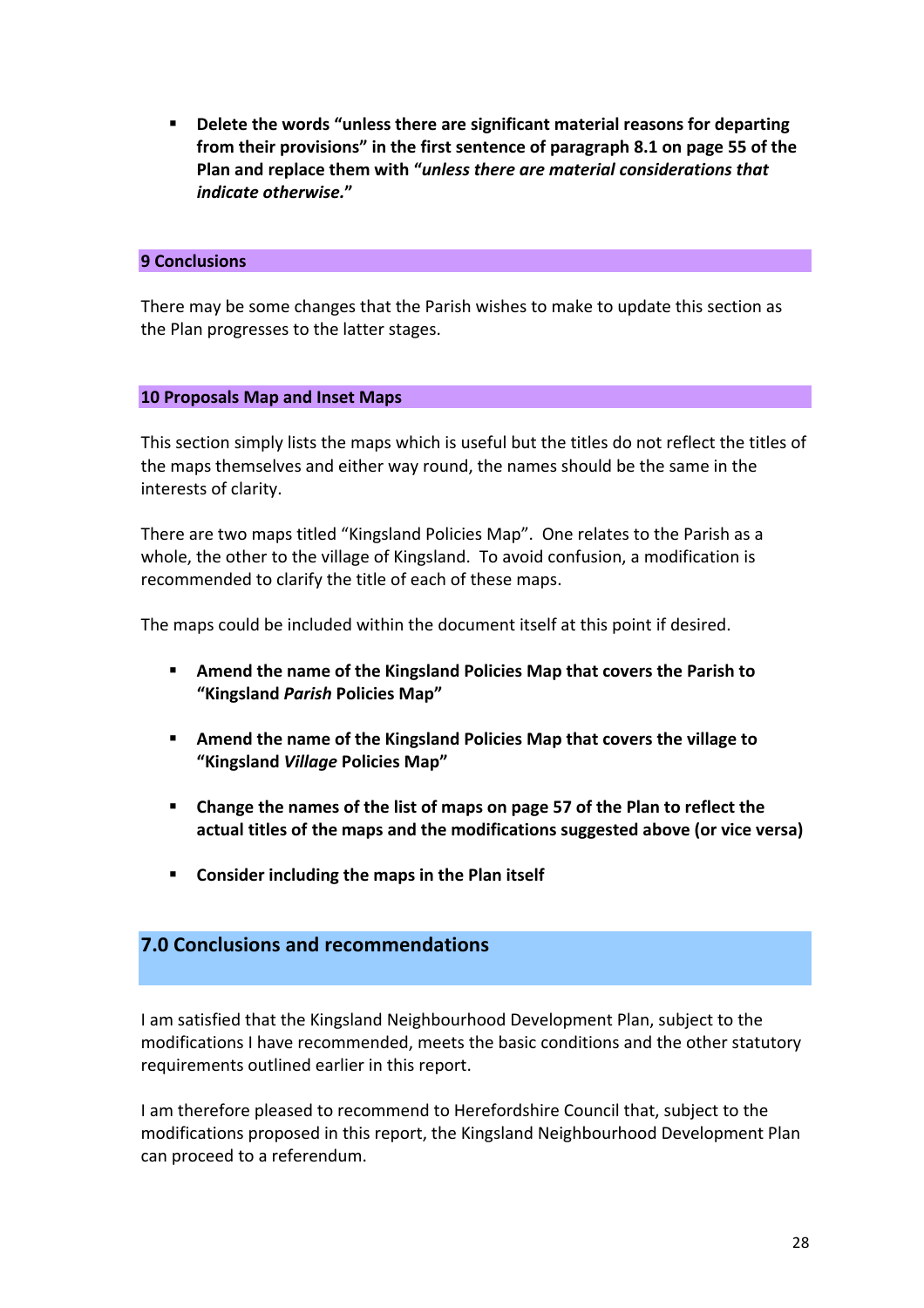Following on from that, I am required to consider whether the referendum area should be extended beyond the Kingsland Neighbourhood Plan area. I see no reason to alter or extend the Plan area for the purpose of holding a referendum and no representations have been made that would lead me to reach a different conclusion. I therefore consider that the Plan should proceed to a referendum based on the Kingsland Neighbourhood Plan area as approved by Herefordshire Council 15 August 2013.

 *Ann Skippers* MRTPI Ann Skippers Planning May 2017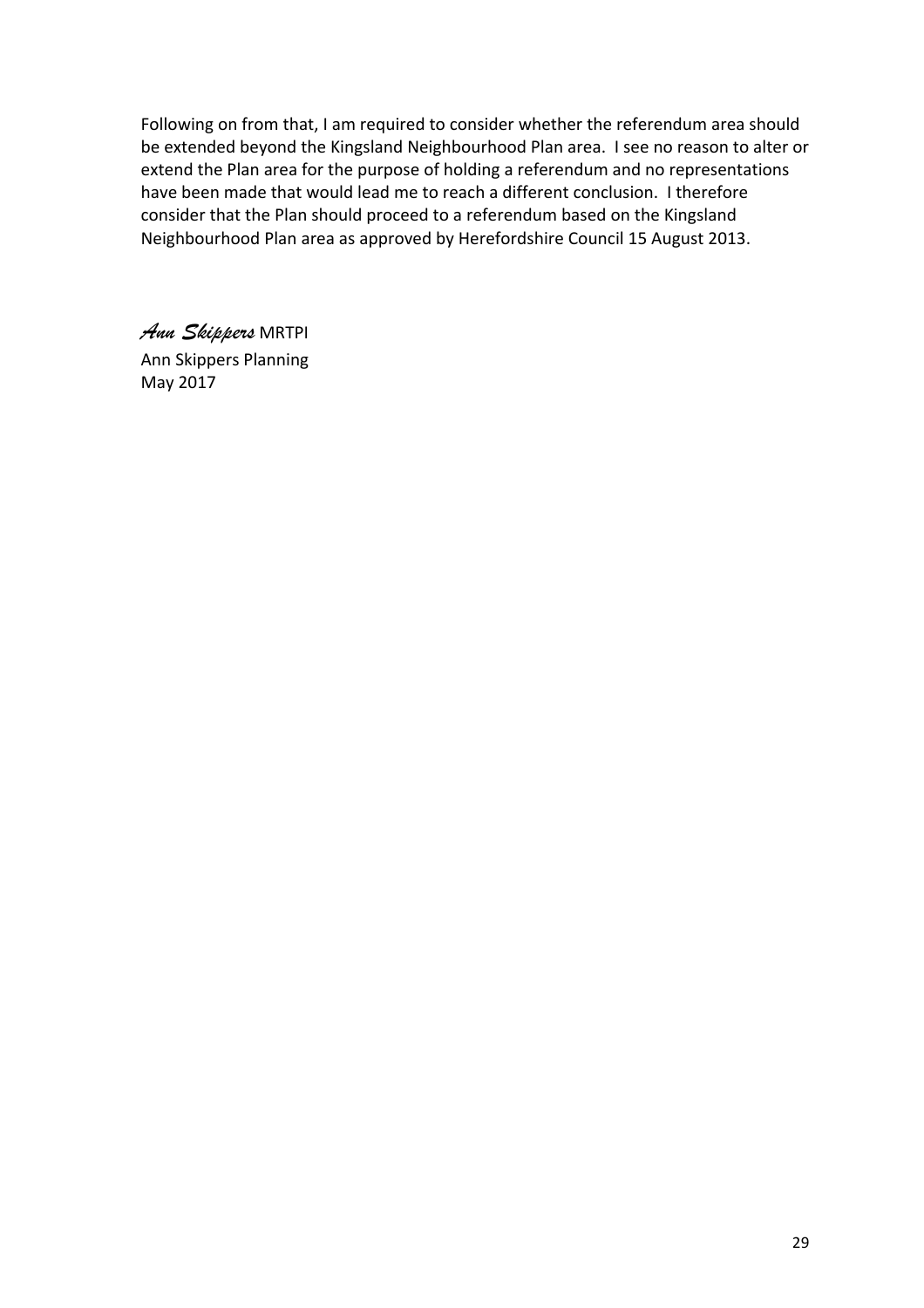## **List of key documents specific to this examination Appendix 1**

Kingsland Parish Neighbourhood Development Plan 2011 - 2031 Resubmission Draft July 2016

 Kingsland Policies Map (Parish)

 Cobnash Policies Map

 Kingsland Policies Map (village)

 Shirlheath Policies Map

Basic Conditions Statement July 2016

Consultation Statement July 2016

 Environmental Report November 2014

 Environmental Report October 2015

Environmental Report July 2016

Habitats Regulations Assessment November 2014

 Habitats Regulations Assessment Addendum October 2015

Habitats Regulations Assessment 2nd Addendum July 2016

 Herefordshire Core Strategy 2011-2031 October 2015 and Appendices

Saved Policies of the Unitary Development Plan 2007

 Meeting Future Housing Requirements in the Parish June 2016

 Various evidence documents and other information on http://kingslandlife.com/kingsland-parish-neighbourhood-plan/

**List ends**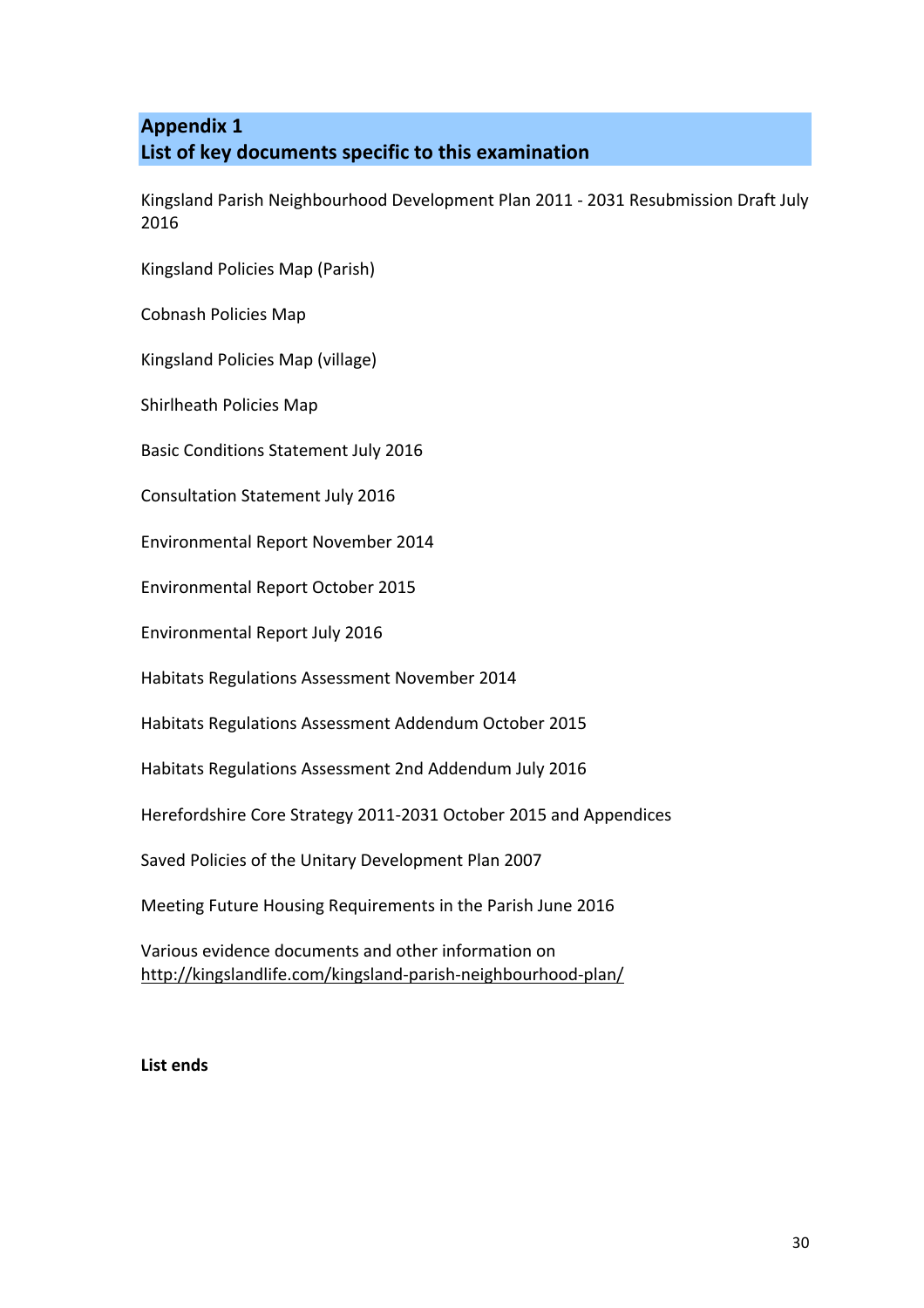## **Questions of clarification to HC and the Parish Council Appendix 2**

#### **Questions of clarification from the Examiner to the Parish Council and HC Kingsland Neighbourhood Plan Examination**

Having completed my initial review of the Neighbourhood Plan (the Plan), I would be grateful if both Councils could kindly assist me as appropriate in answering the following questions which either relate to matters of fact or are areas in which I seek clarification or further information. Please do not send or direct me to evidence that is not already publicly available.

- 1. Please confirm the dates of the 'first' Regulation 16 period of consultation, the date that Plan was withdrawn and the date of the Plan's resubmission and the 'second' Regulation 16 period of consultation.
- 2. Policy KNDP 5 refers to paragraph 135 of the NPPF. May I ask you to check that this reference is correct and to point me in the right direction if it is found to be incorrect?
- 3. In paragraph 3.6 which accompanies Policy KNDP 5, reference is made to archaeology and national planning constraints in respect of such heritage assets which "may constrain development". Please provide me with the relevant references in the NPPF/PPG which support this statement.
- 4. Are the criteria in Policy KNDP 6 taken from a Conservation Area Appraisal or other document that relates to the Conservation Area? Please could I be provided with a copy of any such documents relating to the Conservation Area.
- 5. Policy KNDP 13 identifies a number of areas as Local Green Spaces (LGS). One of these areas is the Mortimer Park Rugby and Cricket Grounds. This is an area to the western edge of Kingsland village, home to the Luctonians Rugby Club. This is an extensive open area of rugby and cricket pitches and associated buildings together with a car park which are also included in a 'washed over' LGS designation. Such a LGS designation may adversely affect the ability of the Club to expand or adapt in the future affecting its viability. Has this been considered by the Group? Have any discussions taken place with the Club and/or owners of this site? I would welcome any comments on this.
- 6. Meeting housing requirements is key. HC has put forward a numerical target and there is information in the Plan itself and in the supporting document 'Meeting Housing Requirements in the Parish' to assist with this. It is necessary to check that the boundaries for the three settlements as proposed in the Plan will enable sufficient housing development to come forward to meet the Parish's minimum requirement over the Plan period. At my site visit I found all three boundaries to be drawn relatively tightly and I am particularly concerned given the Conservation Area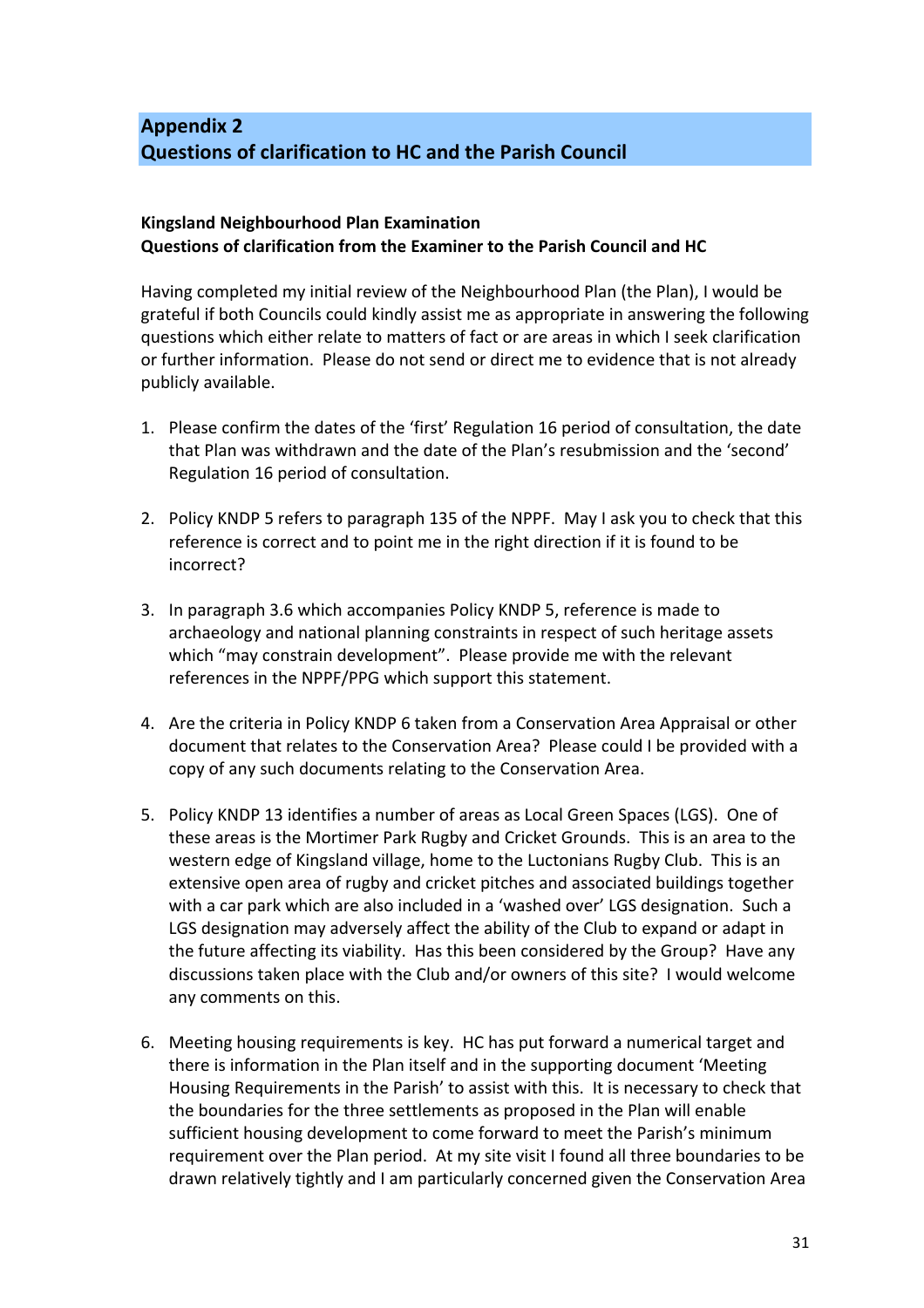in Kingsland that whilst there are potentially areas available for development, it is unlikely development could go ahead without harm being caused to the Conservation Area. Therefore whilst these sites might in theory be developable, their location within or close to the Conservation Area may render any development unacceptable.

I would therefore find it helpful to receive an updated list of dwellings constructed and commitment sites (those with planning permission but not yet constructed) from 2011. In addition if these could be shown on a map alongside the proposed settlement boundary for Kingsland, that would be most helpful. This work looks to have been started through the 'Meeting Housing Requirements in the Parish' document of June 2016, but it would be extremely helpful to have all the Kingsland sites shown on one map.

I am requesting this information (which I realise will cause a considerable amount of work to be done) because one option might be to include those sites with permission within the Kingsland settlement boundary. Another option might be to remove the settlement boundaries from Cobnash and Shirlheath to allow the potential for more development in those settlements in line with Core Strategy policies. These two options are not exclusive. I would be pleased to receive any thoughts on these options or any others that come to mind.

I have also requested any documentation relating to the Conservation Area in question 4 which will also help with this query.

In addition it would appear that the settlement boundaries were drawn up by the Group based on a walkabout and other criteria outlined in the Plan. Please send me a copy of the Walks Report and if there is any other information publicly available or previously published about the basis of the boundary definitions I would welcome having sight of this.

- 7. Paragraph 6.6 on page 44 of the NP refers to a site 'land north of Longford' and a change in designation; please could this site be indicated on the map as part of the request above and more information given on the change in designation.
- 8. Paragraph 6.16 on page 49 of the Plan refers to Local Wildlife Sites. It refers to a specific site, land at Kingsleane, to the south west of Kingsland village. It indicates that although this land has been identified as a Local Wildlife Site in the Core Strategy, it is understood that it is now unlikely to meet the criteria and surveys should be required. Please could this comment be clarified.
- 9. For Cobnash and Shirlheath, comments are made that a certain number of sites are available, but a fewer number are known to be available at this point in time (10 and 5 for Shirlheath, page 46 of the Plan and 9 and 6 for Cobnash, page 47 of the Plan). Please explain what is meant.

It may be the case that on receipt of your anticipated assistance on these matters that I